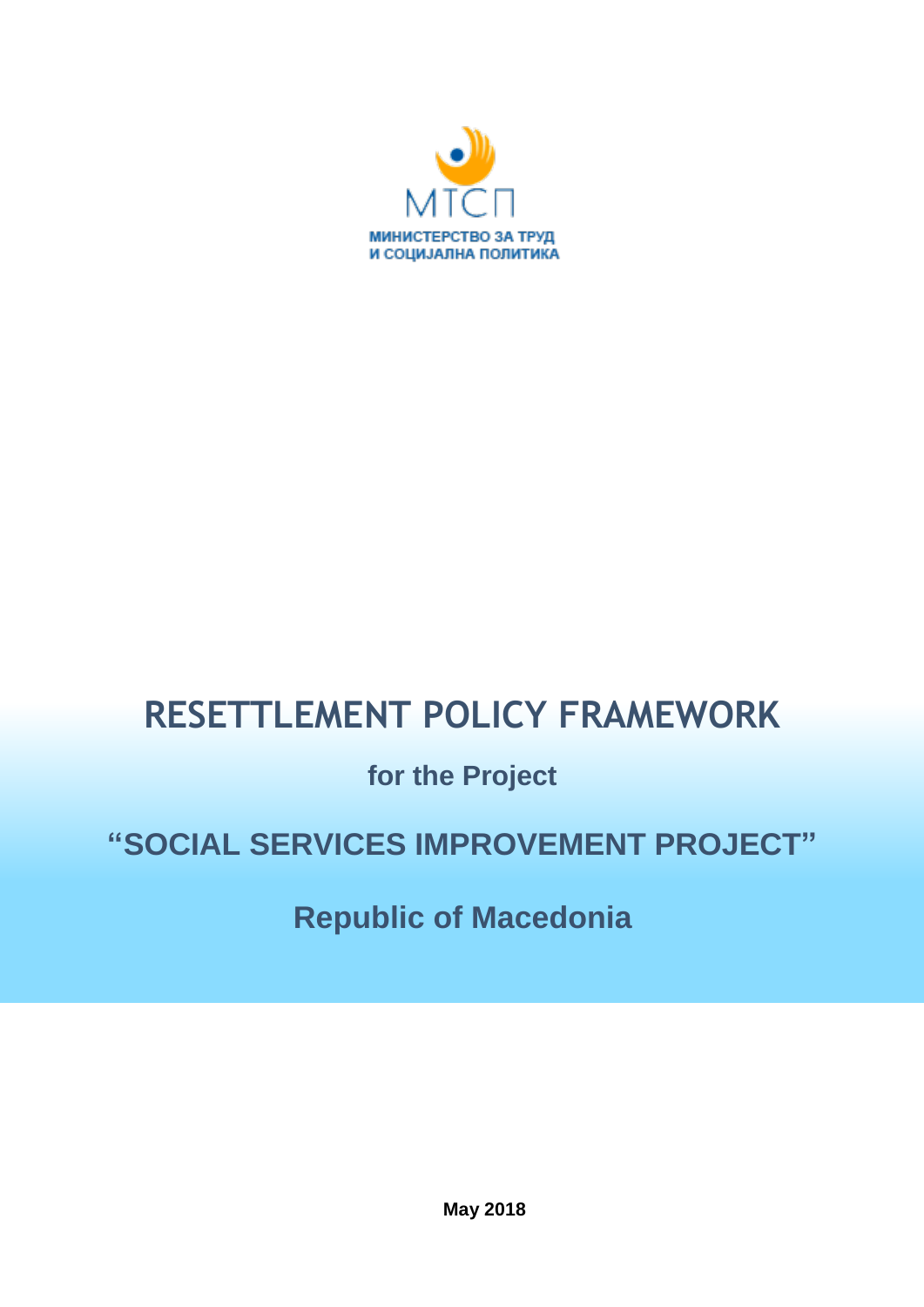**Document:**

**ENVIRONMENTAL AND SOCIAL MANAGEMENT FRAMEWORK for the Project "SOCIAL SERVICES IMPROVEMENT PROJECT" Technical number: RPF-01/18 May 2018**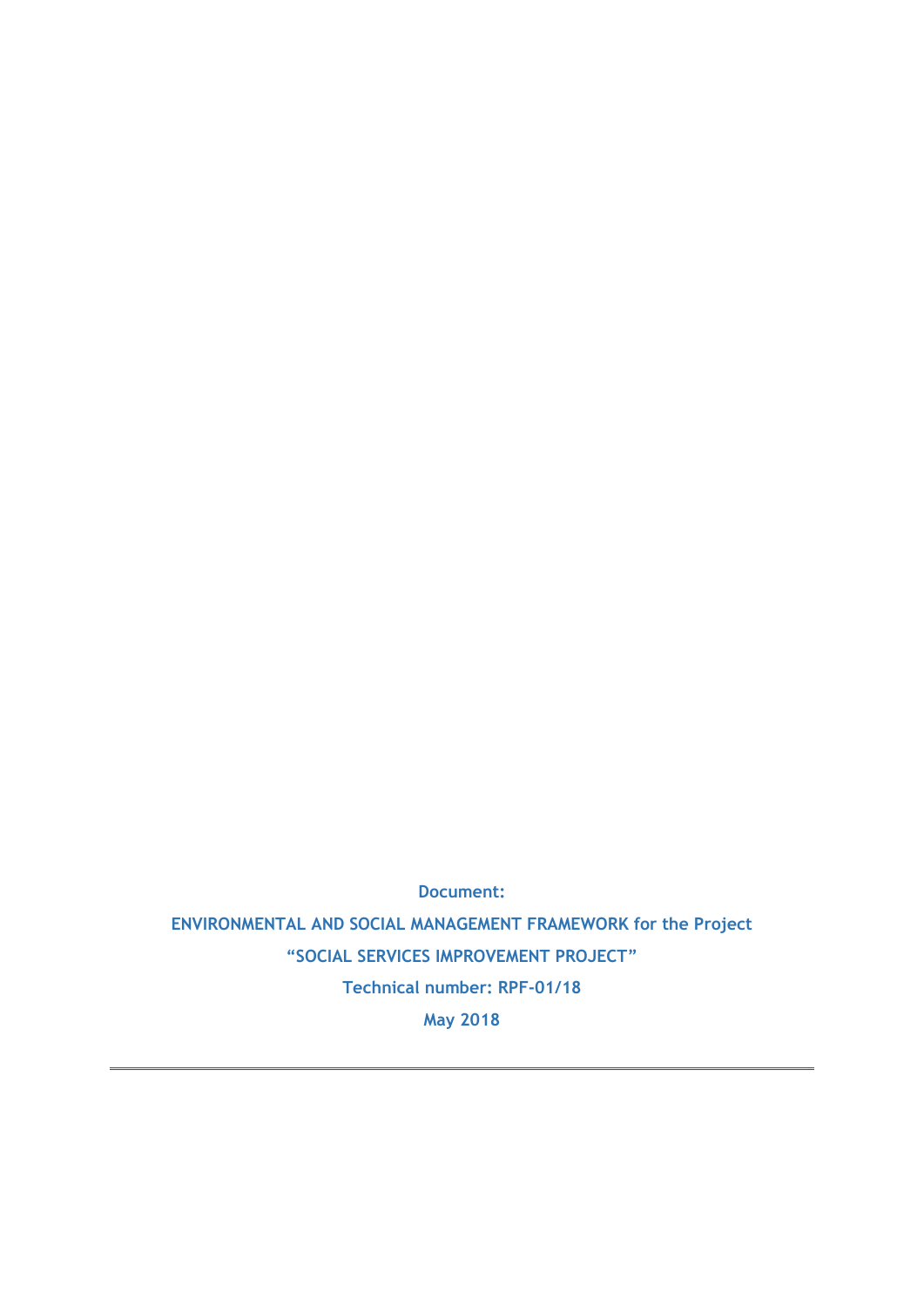**RPF Document prepared by Joint Venture**

**Environmental Consultancy Company "ECOMOSAIC" DOOEL SKOPJE**

**"BIOS PRO" DOOEL Skopje "Metodija Andonov Čento" no. 6 / 2-6 1000 Skopje**

**Str. Briselska no.4**



**BIOS** 

**Expert team: Boris Stipcarov, BA Sociologist Slavjanka Pejchinovska – Andonova, M.Sc. Environmental Engineering**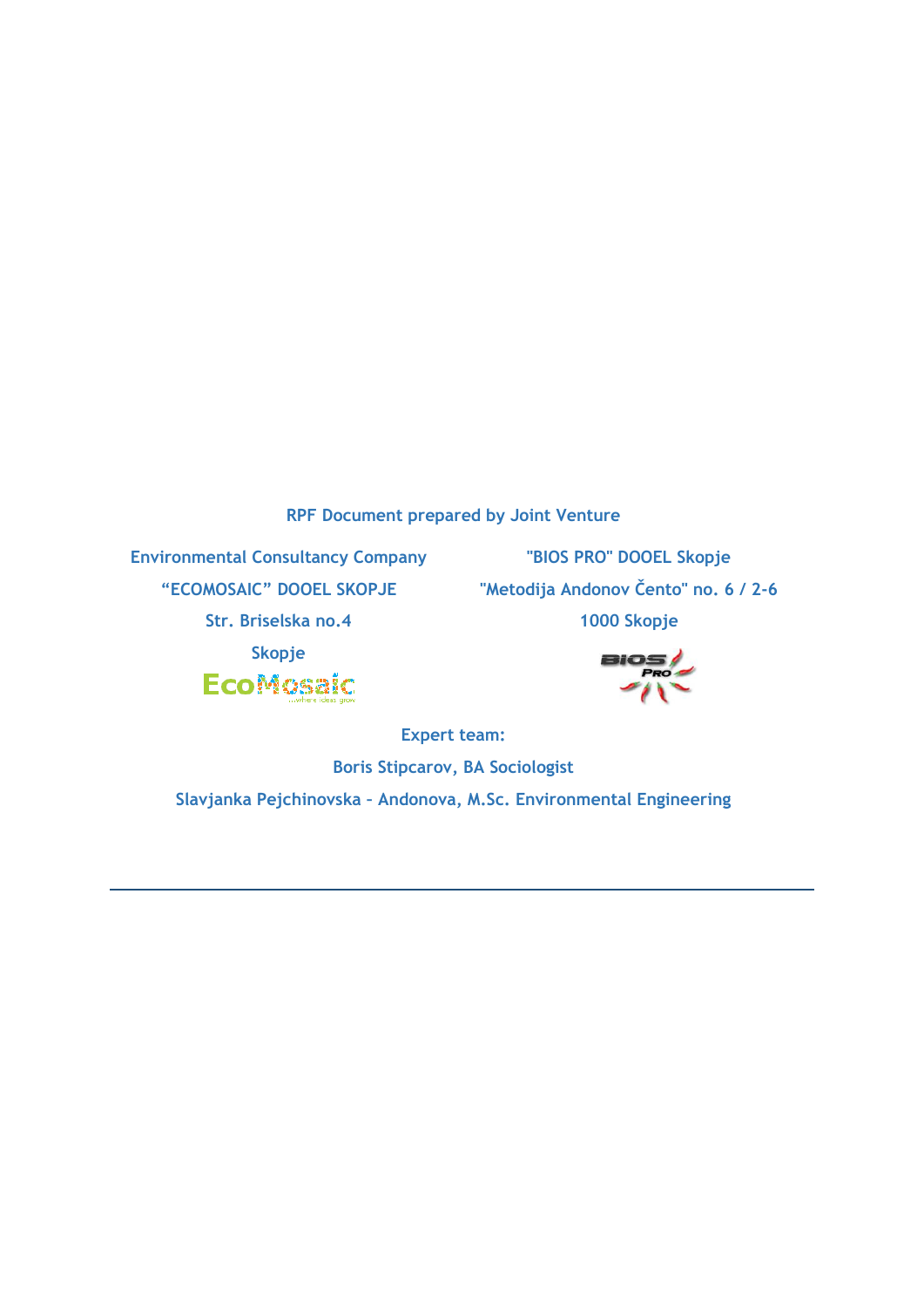# **TABLE OF CONTENTS**

| 1              |                                                                        |
|----------------|------------------------------------------------------------------------|
| 1.1            |                                                                        |
| 1.2            | RATIONALE FOR PREPARATION OF A RESETTLEMENT POLICY FRAMEWORK 8         |
| 1.3            | OBJECTIVES AND PRINCIPLES OF THE RESETTLEMENT POLICY  9                |
| 1.4            | PROCESS FOR PREPARATION AND APPROVAL OF RESETTLEMENT ACTION PLAN  10   |
|                | 1, 4, 1                                                                |
| 1.5            | RESETTLEMENT (LAND EXPROPRIATION) SCREENING PROCESS  11                |
| $\overline{2}$ |                                                                        |
|                | 2.1.1                                                                  |
| 2.2            |                                                                        |
| 2.3            |                                                                        |
| 2.4            | THE WORLD BANK SAFEGUARDS AND INVOLUNTARY RESETTLEMENT POLICY  16      |
| 2.5            | GAP ANALYSIS - MACEDONIAN LEGISLATION FOR EXPROPRIATION AND WORLD BANK |
| $3^{\circ}$    |                                                                        |
| 3.1            |                                                                        |
| 3.2            |                                                                        |
| $\overline{4}$ |                                                                        |
| 4.1            | CENSUS AND INVENTORY OF PROJECT AFFECTED PERSONS 25                    |
| 4.2            |                                                                        |
| 4.3            |                                                                        |
| 4.4            |                                                                        |
| 4.5            |                                                                        |
| 4.6            |                                                                        |
| 5              |                                                                        |
| 5.1            |                                                                        |
| 5.2            |                                                                        |
| 5.2.1          |                                                                        |
| 5.2.2          |                                                                        |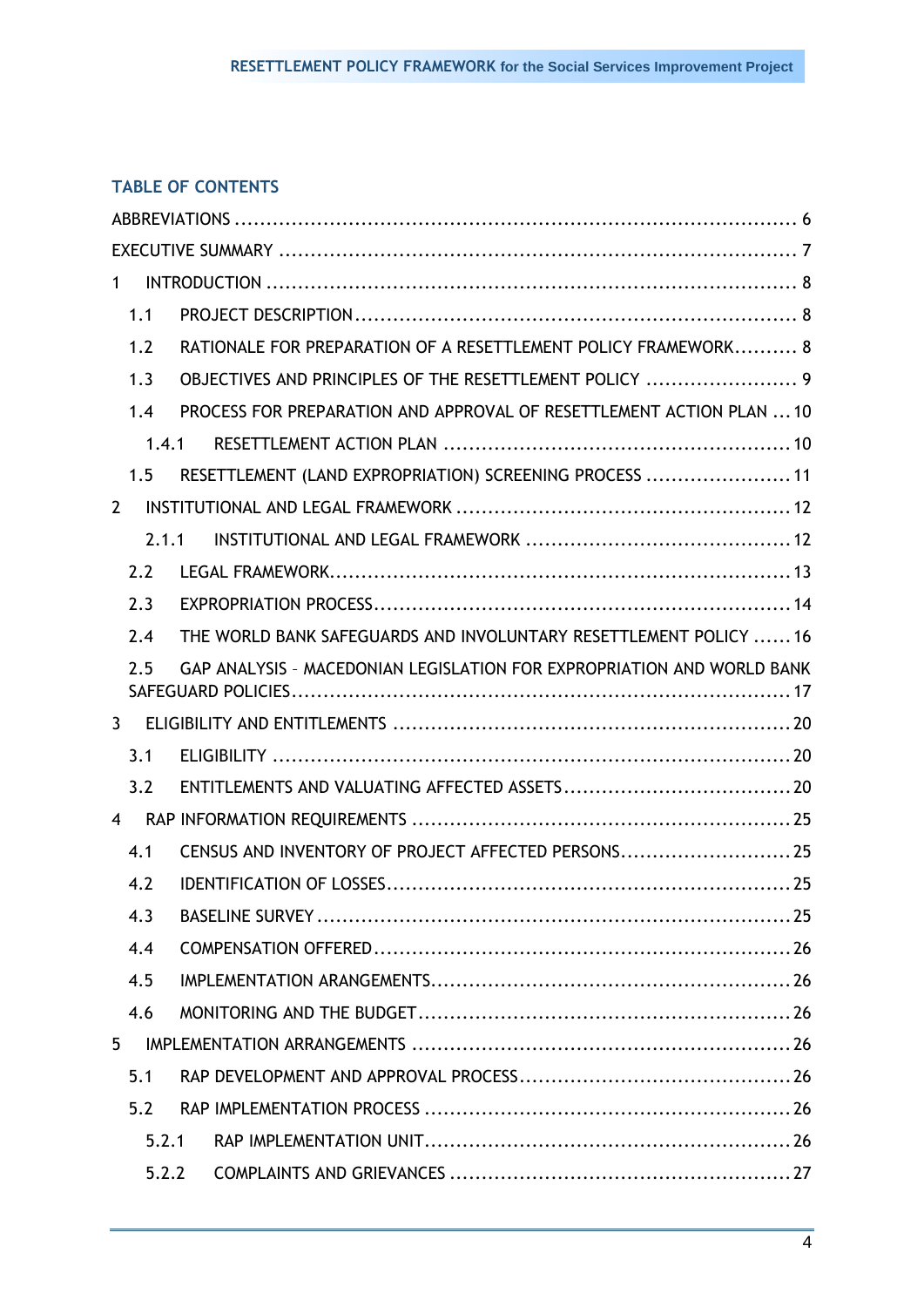# **RESETTLEMENT POLICY FRAMEWORK for the Social Services Improvement Project**

|                | 523   |  |  |
|----------------|-------|--|--|
|                | 5.2.4 |  |  |
| 6              |       |  |  |
|                | 6.1   |  |  |
|                | 6.2   |  |  |
| 7 <sup>7</sup> |       |  |  |
| 8              |       |  |  |
|                |       |  |  |
|                |       |  |  |
|                |       |  |  |
|                |       |  |  |
|                |       |  |  |

# **Tables**

| Table 1 Key relevant National Environmental and Social related legislation 17 |  |
|-------------------------------------------------------------------------------|--|
|                                                                               |  |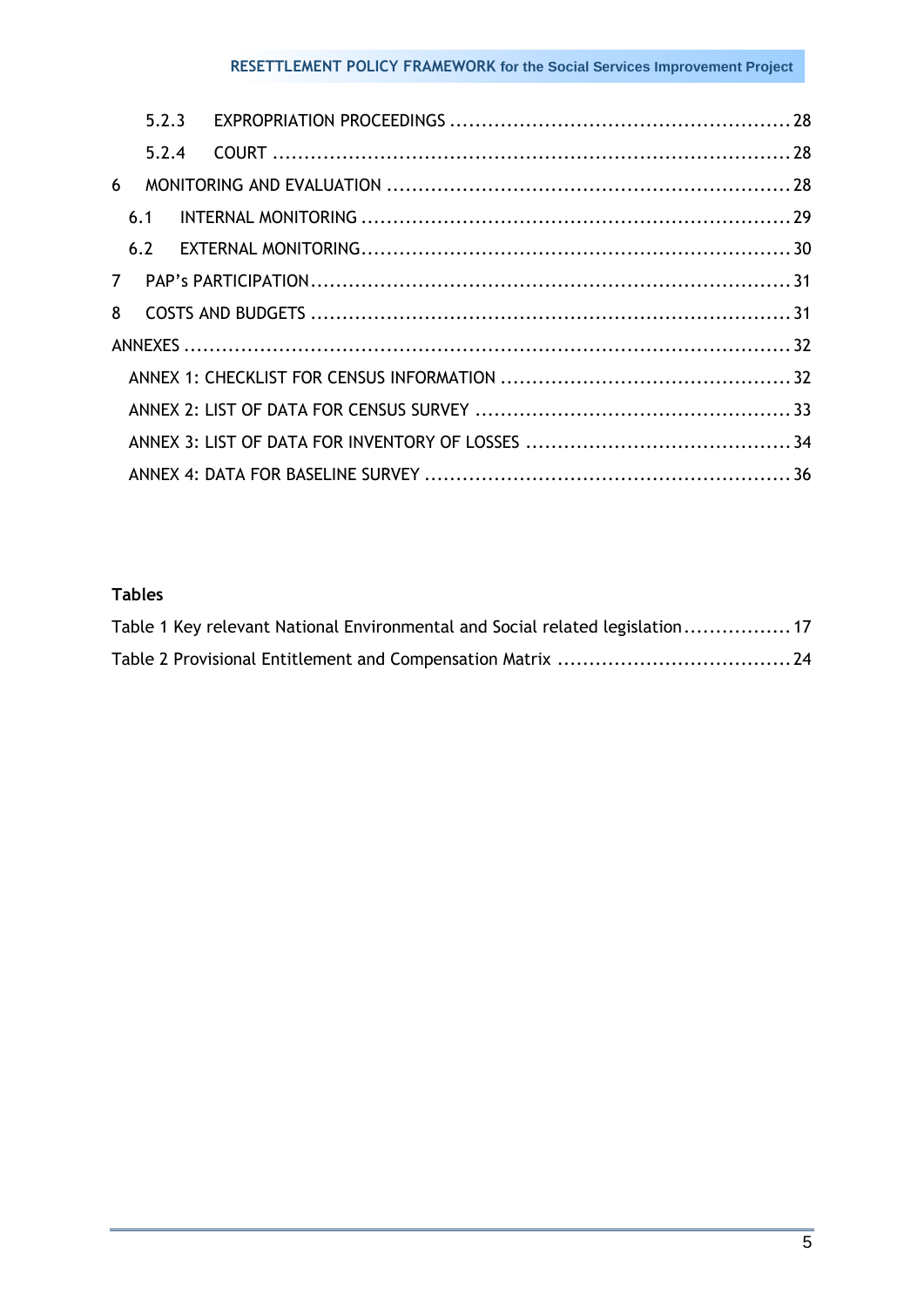## <span id="page-5-0"></span>**ABBREVIATIONS**

| AP          | - Affected Persons                                      |
|-------------|---------------------------------------------------------|
| <b>ARAP</b> | - Abbreviated Resettlement Action Plan                  |
| <b>BP</b>   | - Bank Procedures                                       |
| <b>ECEC</b> | - Early Childhood Education and Care                    |
| <b>ESMF</b> | - Environmental and Social Management Framework         |
| GoM         | - Government of Macedonia                               |
| <b>IBRD</b> | - International Bank for Reconstruction and Development |
| LAR         | - Land Acquisition and Resettlement                     |
| <b>MSIP</b> | - Municipal Services Improvement Project                |
| <b>MTC</b>  | - Ministry of Transport and Communications              |
| <b>MTSP</b> | - Ministry for Labour and Social Policy                 |
| <b>NGO</b>  | - Non-Governmental Organization                         |
| <b>OP</b>   | - Operational Policies                                  |
| <b>PAD</b>  | - Project Appraisal Document                            |
| <b>PAP</b>  | - Project Affected People/Persons/Parties               |
| PIU         | - Project Implementation Unit                           |
| <b>RAP</b>  | - Resettlement Action Plan                              |
| <b>RIU</b>  | - RAP Implementation Unit                               |
| <b>RPF</b>  | - Resettlement Policy Framework                         |
| <b>RM</b>   | - Republic of Macedonia                                 |
| <b>SEP</b>  | - Stakeholder Engagement Plan                           |
| <b>SSIP</b> | - Social Services Improvement Project                   |
| <b>WB</b>   | - World Bank                                            |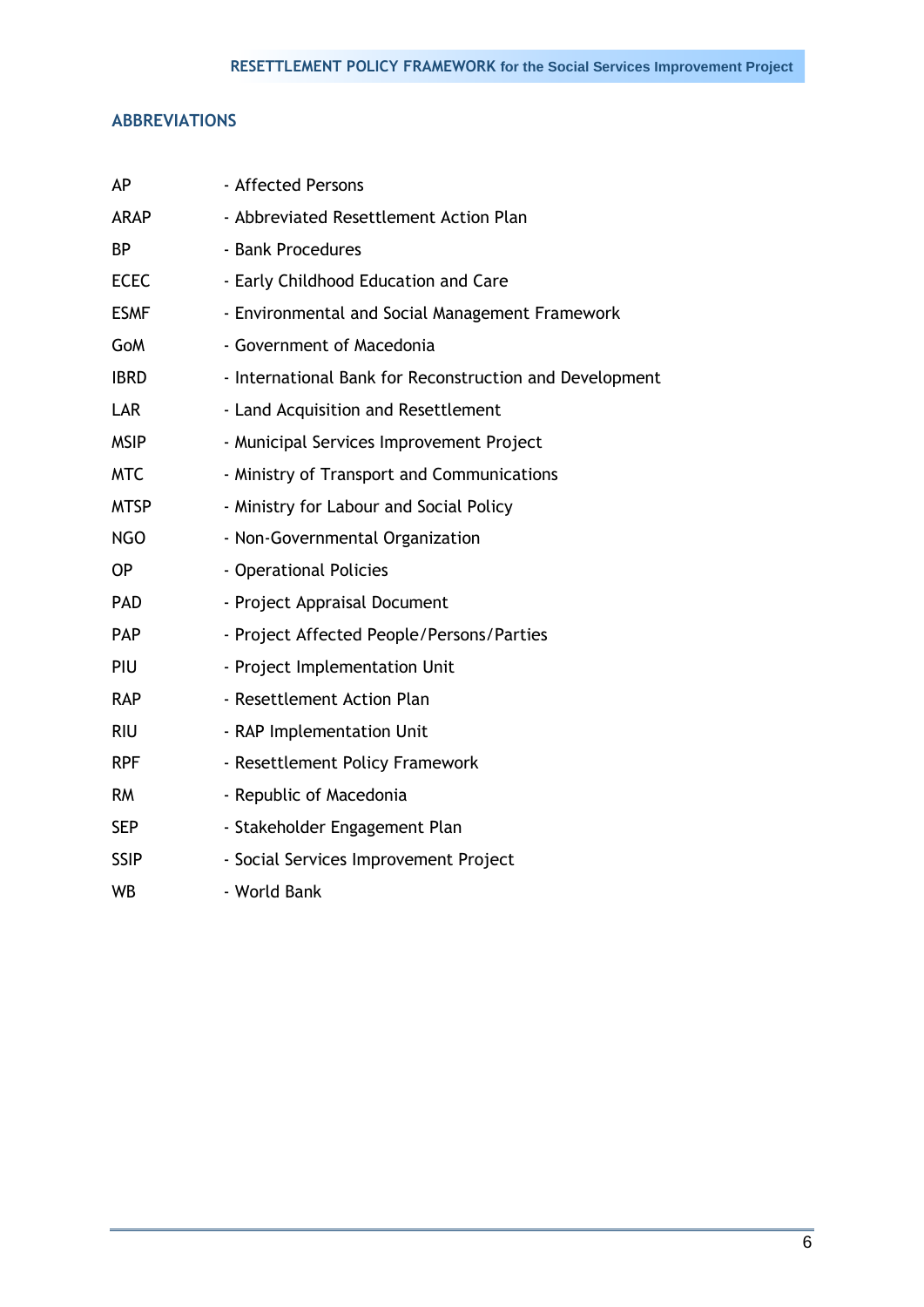#### <span id="page-6-0"></span>**EXECUTIVE SUMMARY**

The Government of Macedonia (GoM) intends to receive a loan from the International Bank for Reconstruction and Development (IBRD) for the implementation of the Social Services Improvement Project. The Project is to be implemented by the Ministry of Labor and Social Policy of the Republic of Macedonia and will support Improvement to access to Early Childhood Education and Care services (ECEC) and Improvement to access to social benefits and services.

Improvement of the access to ECEC services will be financed either by the adaptation of the primary school facilities in the local governments whereby primary school network has available space to be transferred from the primary school to kindergarten facilities or through investment into new kindergarten facilities. In the situation where re-adaptation shall be done there will be no need for extra land to acquire and no social safeguards will be triggered for adaptation of school facilities to kindergarten facilities. However, in the local governments where new facilities need to be built there might be a need to acquire private land if public land is not available. Impacts in these cases will be limited and therefore the social risks related to the safeguards are limited.

WB OP 4.12 Involuntary Resettlement is one of the most important safeguards guiding land acquisition and related resettlement/compensation issues during project implementation. In line with the WB principles and procedures, Republic of Macedonia is committed to implement the WB financed projects in compliance with the requirements of WB OP 4.12. A Resettlement Policy Framework (RPF) needs to be prepared if the extent and location of resettlement cannot be known at appraisal because the project has multiple components, as typically happens in projects with financial intermediaries or multiple subprojects.

This Resettlement Policy Framework defines the procedures for involuntary land acquisition, resettlement, also sets out objectives, principles, compensation entitlements, legal frameworks, consultation procedures and grievance redress mechanisms for remaining property that needs to be acquired for successful realization of the planned project and sub-projects activities.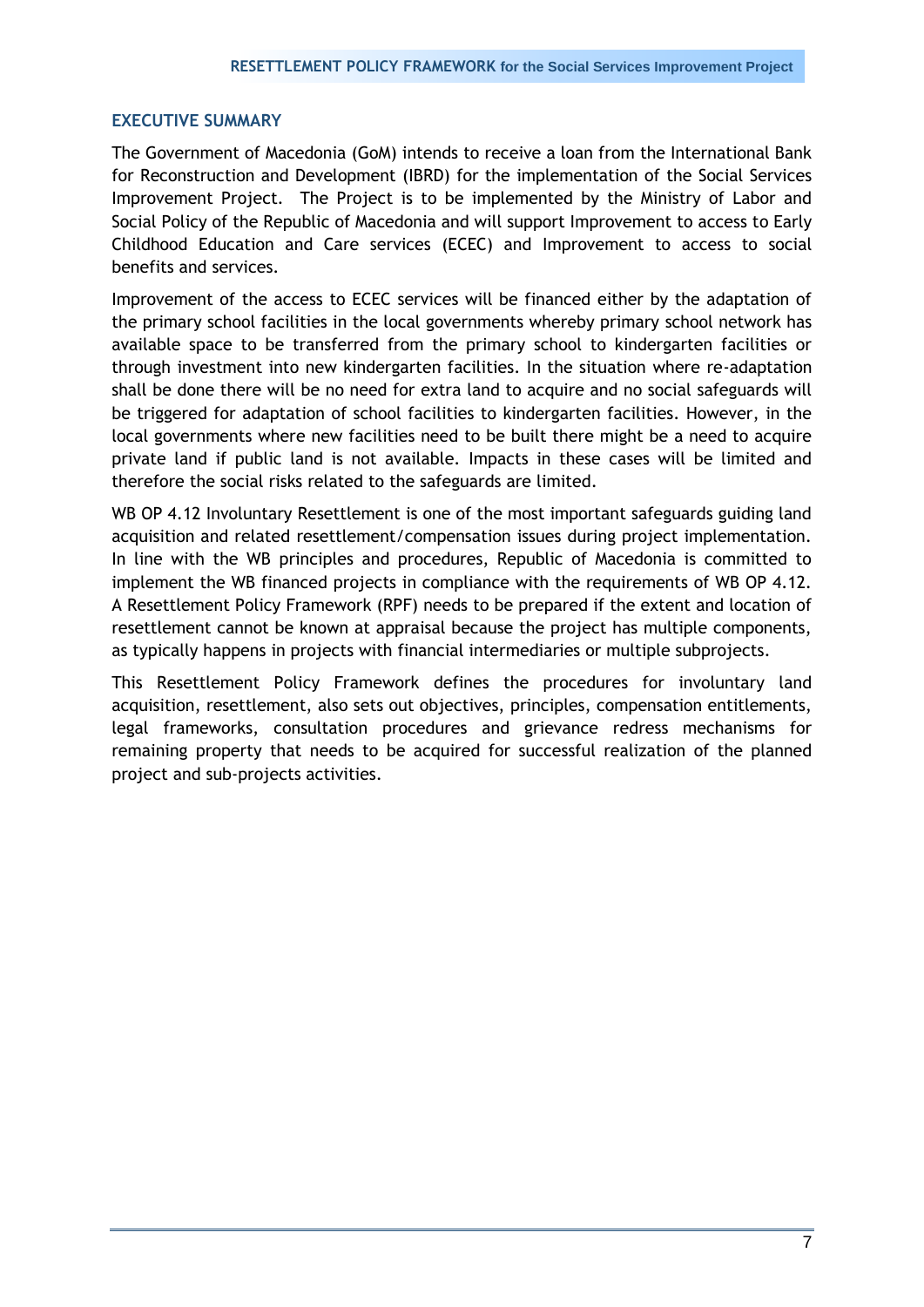## <span id="page-7-0"></span>**1 INTRODUCTION**

## <span id="page-7-1"></span>**1.1 PROJECT DESCRIPTION**

The Government of Macedonia (GoM) intends to receive a loan from the International Bank for Reconstruction and Development (IBRD) for the implementation of the Social Services Improvement Project.

The Project is to be implemented by the Ministry of Labor and Social Policy of the Republic of Macedonia and will support Improvement to access to Early Childhood Education and Care services (ECEC) and Improvement to access to social benefits and services.

The second Project component will improve the access to and will improve the quality of preschool services by focusing on improving the existing ECEC infrastructure and construction of the new ECEC infrastructure, as well as improving approaches to design and physical outlay of child-centered ECEC facilities. Other activities that are planned under this component will ensure the quality of ECEC services: developing new ECEC Financing model, teacher trainings, quality assurance mechanisms.

Improvement of the access to ECEC services will be financed either by the adaptation of the primary school facilities in the local governments whereby primary school network has available space to be transferred from the primary school to kindergarten facilities or through investment into new kindergarten facilities. In the situation where re-adaptation shall be done there will be no need for extra land to acquire and no social safeguards will be triggered for adaptation of school facilities to kindergarten facilities. However, in the local governments where new facilities need to be built there might be a need to acquire private land if public land is not available. Impacts in these cases will be limited and therefore the social risks related to the safeguards are limited

The specific activities on the construction and rehabilitation of social service infrastructure (Component 2), further referred to as 'sub-projects', cannot be predetermined and will be identified in the course of the Project implementation.

This document represents the Resettlement Policy Framework (RPF) and the Environmental and Social Management Framework (ESMF) is a separate document.

## <span id="page-7-2"></span>**1.2 RATIONALE FOR PREPARATION OF A RESETTLEMENT POLICY FRAMEWORK**

This document represents the Resettlement Policy Framework (RPF) for the proposed Social Services Improvement Project. It describes the policies, procedures and processes that will be followed throughout the project in the course of mitigation of adverse social impacts due to project activities among the project affected persons, with and without legal title, whose land/properties, businesses and other assets are expropriated for the execution of the construction works.

Resettlement Policy Framework is prepared to guide potential land acquisition and potential resettlement for the construction of infrastructural projects in accordance to the requirements of the World Bank (WB) – International Bank for Reconstruction and Development (IBRD) and its Operational Policy 4.12 and fit with the national legislation.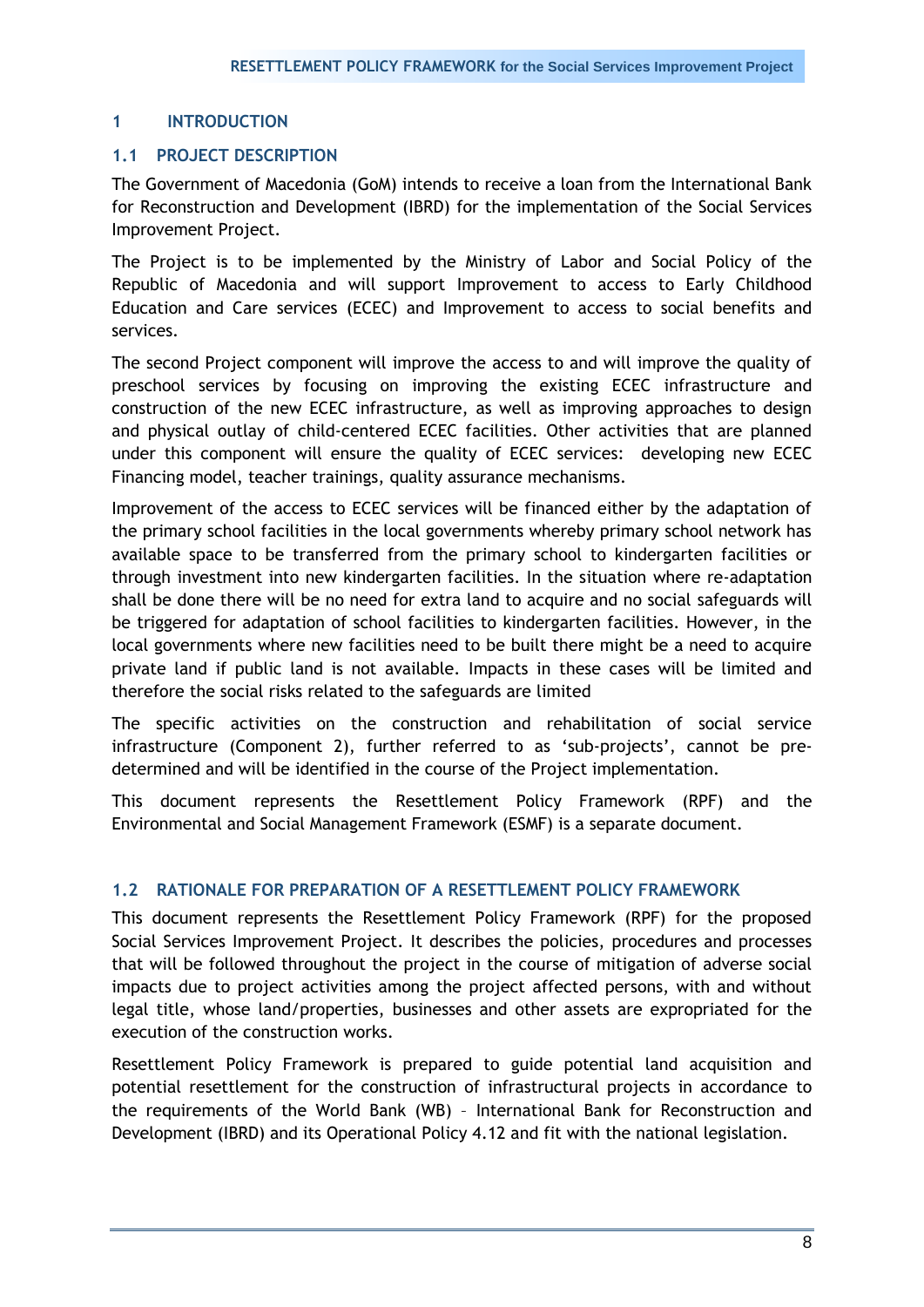WB OP 4.12 indicates that a Resettlement Policy Framework (RPF) needs to be prepared at appraisal if the extent and location of resettlement cannot be known because the project has multiple components.

By the time of preparation of this document the type and number of sub-projects which will be supported by this program is unknown. Thus, framework is being prepared and not Resettlement Action Plan.

# <span id="page-8-0"></span>**1.3 OBJECTIVES AND PRINCIPLES OF THE RESETTLEMENT POLICY**

The Resettlement Policy Framework (RPF) provides details on the likely impacts resulting from land acquisition for the above-mentioned activities and the mitigatory measures that will be put in place to address these adverse impacts.

The objective of this RPF is to guide the preparation of Resettlement Action Plans (RAP) that will ensure that, future land acquisition and potential resettlement issues, all persons affected by it will be properly consulted, made available to affordable and accessible grievance mechanisms and properly and in time compensated at replacement cost or market value (which ever higher) for their losses, and provided with rehabilitation measures so that they are at least as well off as they would have been in the absence of the Program.

The main objectives of the RPF are to:

- Provide details on the policies governing land expropriation, the range of adverse impacts and entitlements;
- Present a strategy for achieving the objectives of the resettlement/ land acquisition policy;
- Provide a framework for implementation of the stated strategies to ensure timely acquisition of assets, payment of compensation and delivery of other benefits to project affected persons (PAP);
- Provide details on the public information, consultation and participation, and grievance redress mechanisms in project planning, design and implementation;
- Provide identified sources and estimates of required resources for implementation of the RAP;
- Provide a framework for supervision, monitoring and evaluation of resettlement implementation.

The principle is that involuntary resettlement should be avoided where feasible, or minimized, exploring all viable alternatives in project design. If unavoidable, resettlement activities should be conceived and executed as sustainable development Programs, providing sufficient investment resources to enable the person displaced by the project to share in the benefits of the project. Furthermore, displaced persons should be meaningfully consulted and should be involved in planning and implementing resettlement Programs and be assisted in their efforts to improve their livelihoods and standards of living; or at least to restore them, in real terms, to pre-displacement levels or to levels prevailing prior to the beginning of Program implementation, whichever is higher.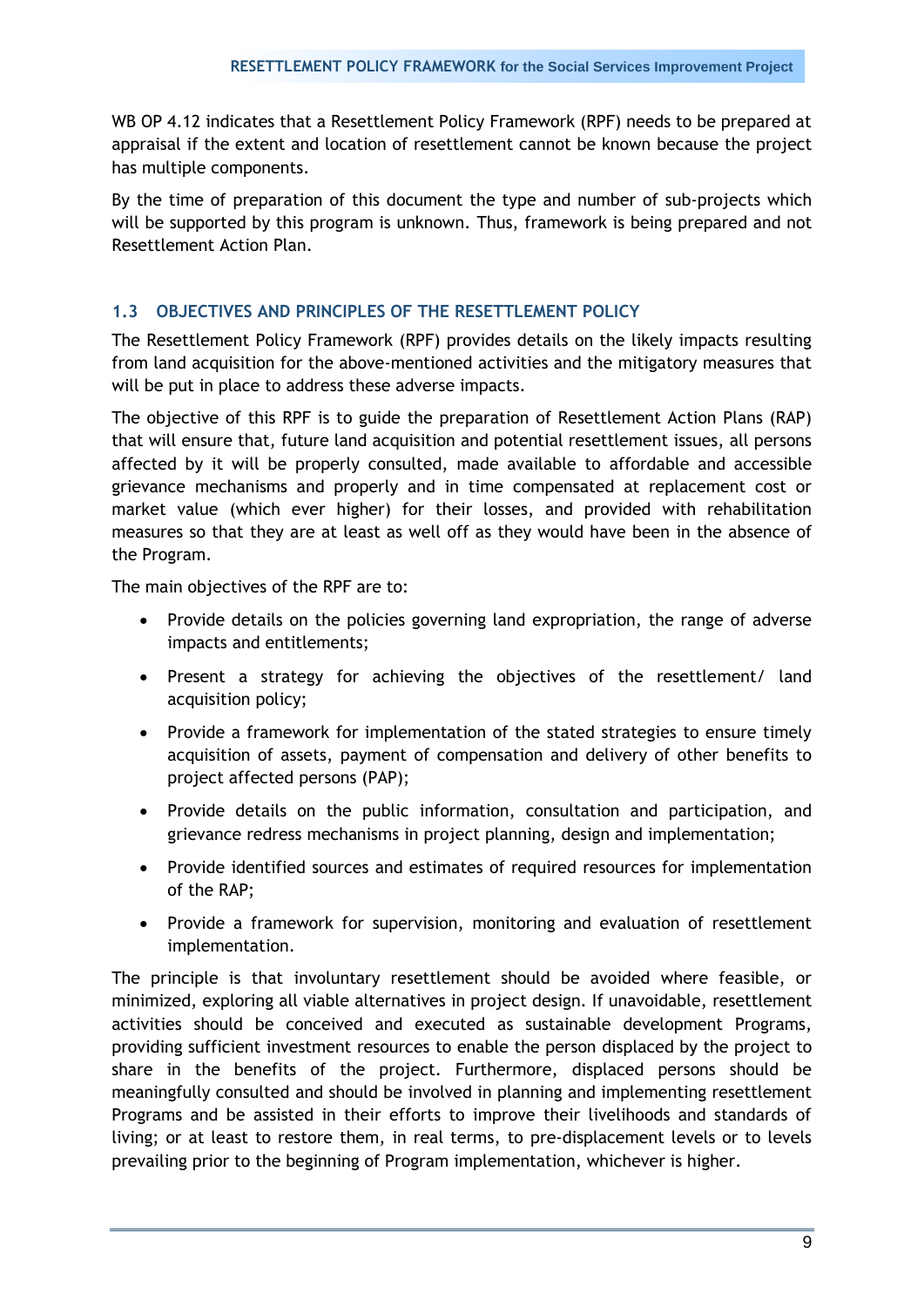## <span id="page-9-0"></span>**1.4 PROCESS FOR PREPARATION AND APPROVAL OF RESETTLEMENT ACTION PLAN**

## <span id="page-9-1"></span>**1.4.1 RESETTLEMENT ACTION PLAN**

This RPF guides the preparation of both, Resettlement Action Plan (RAP) and Abbreviated Resettlement Action Plan (ARAP). Individual project"s RAP or ARAP, consistent with this RPF, will be created and submitted to the World Bank for its approval.

According to WB OP 4.12, all projects that entail land acquisition or/and resettlement require a RAP/ARAP. The scope and level of detail of the resettlement plan vary with the magnitude and complexity of land acquisition or/and resettlement impact, i.e. a full RAP is required whenever land acquisition in a project affects more than 200 people, takes more than 10 percent of any holding, and involves physical relocation of population. An abbreviated RAP is acceptable if fewer than 200 people are displaced. Even if more than 200 people are affected, if all land acquisition is minor (10 percent or less of all holdings is taken) and no physical relocation is involved, an abbreviated RAP is acceptable. This project is expected not to include displacement of any PAPs.

An RAP document should:

- a) state the resettlement guiding principles and objectives;
- b) describe the nature and magnitude of project impacts and identify all people to be displaced, paying special attention to vulnerable groups;
- c) carry out a census to establish the number of people to be displaced, livelihoods affected, property to be compensated and the cut-off date for eligibility claims;
- d) describe the legal framework expected to guide this Plan"s land acquisition (when applicable), compensation, resolution of conflicts and appeals procedures;
- e) include an analysis of applicable national legislation, highlighting gaps with EIB requirements and required bridging measures;
- f) propose how to fill the gaps between national law and EIB requirements should such gaps be identified;
- g) describe institutional set-up and responsibilities;
- h) establish the eligibility criteria and describe the entitlements for all categories of displaced people and types of impacts suffered;
- i) describe how affected populations, including women, minorities and other vulnerable groups, have been effectively consulted and how their views were taken into account;
- j) include valuation of and compensation for lost assets and loss of income and demonstrate that these rates are adequate, i.e. at least equal to the replacement cost of lost assets/income or meeting minimum average wage thresholds;
- k) provide details of sustainable arrangements for improving the standards of living of displaced persons;
- l) provide details of sustainable arrangement for improving or, at minimum, restoring livelihoods;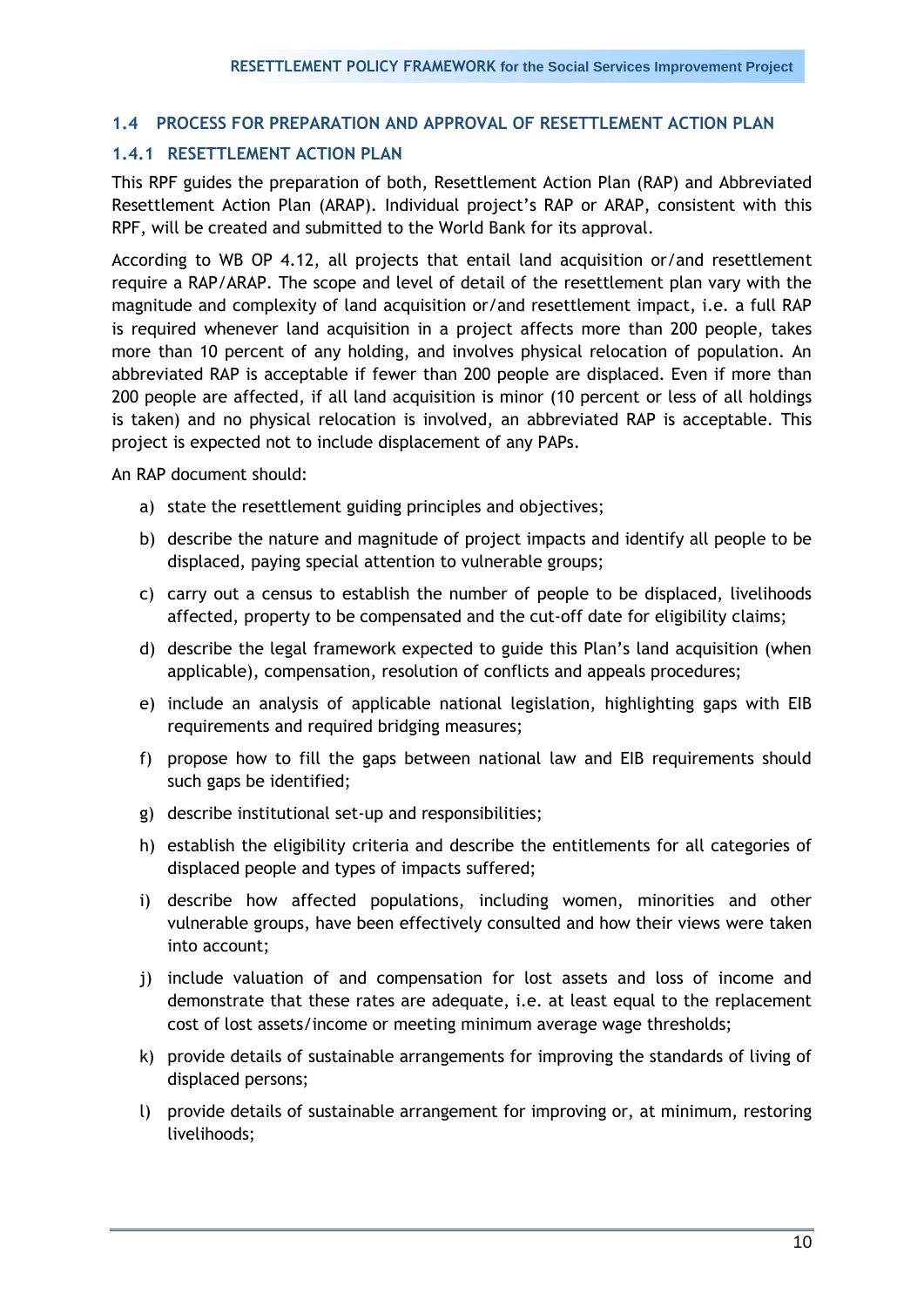- m) prepare a grievance mechanism for the settlement of disputes arising from resettlement related issues ensuring access to grievance and recourse for all affected persons; and,
- n) include implementation schedule, budgets, and arrangements for monitoring and evaluation.

An Abbreviated RAP (ARAP) will, at minimum, include the following elements:

- A census survey of affected PAP and valuation of assets;
- Description of compensation and other type of resettlement assistance to be provided;
- Consultations with affected PAPs about acceptable alternatives;
- Institutional responsibility for implementation and procedures for grievance redress;
- Arrangements for monitoring and implementation; and
- A timetable and budget.

In case some of the affected PAPs lose more than 10% of their productive assets or require physical relocation the plan will also covers a socioeconomic survey to determine the livelihood provision impact and, if needed, income restoration measures.

At first, draft version of RAP/ARAP, prepared by the Municipality will be shared with WB for approval before public disclosure, and afterwards, the final version of RAP/ARAP will be submitted. Sub-Project implementation will start after RAP has been implemented. After no objection has been obtained, compensation, resettlement and rehabilitation activities will be initiated, and will be completed before awarding contracts of construction works. Once the implementation of the RAP/ARAP is completed, the Municipality will prepare RAP/ARAP completion report and the report will be submitted to the Bank for "No Objection". Once the RAP/ARAP completion report is done than the awarding of the contracts for the works can be finalized.

For each sub-project, that will require acquisition of additional land, a different RAP/ARAP will be created.

### <span id="page-10-0"></span>**1.5 RESETTLEMENT (LAND EXPROPRIATION) SCREENING PROCESS**

The following steps describe the Resettlement process:

1. Completing the final design of the project (Civil engineering design company);

2. After completing the final design the Municipality will engage external company if needed for conducting Expropriation Report which will serve as a cut-off date;

3. The Municipality will inform general public on the period for conducting of Geodetic Survey (Land Survey) for the Expropriation Report;

4. After completed Expropriation report is delivered to the Municipality, draft RAP/ARAP will be prepared and determine the magnitude of the potential impacts on PAPs.

5. Draft RAP/ARAP is prepared and send to WB through the PIU for review;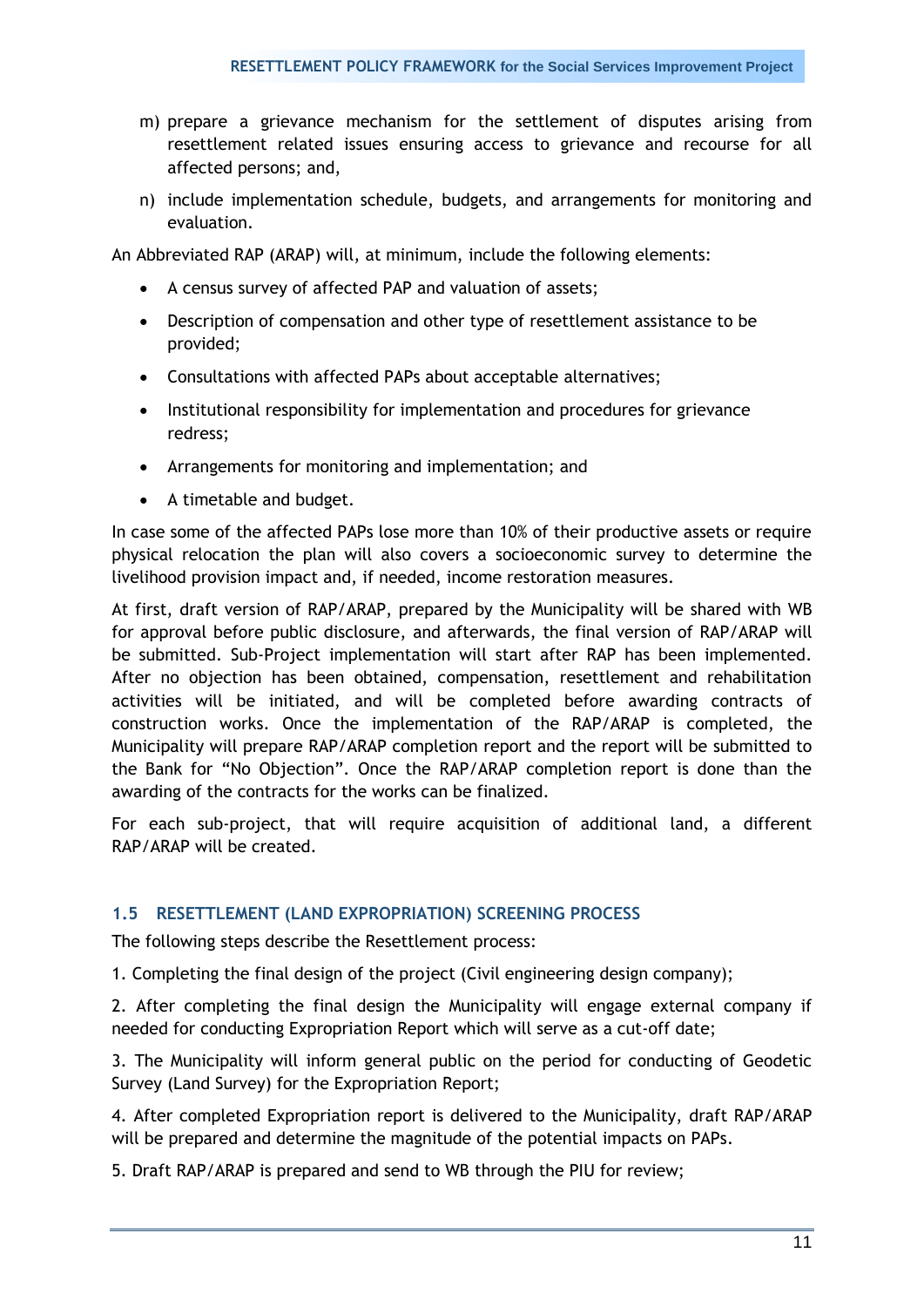6. WB will review and provide no objection to the draft RAP/ARAP;

7. MTSP and the Municipality will disclose draft RAP/ARAP and organize consultations with impacted PAPs to determine the magnitude of impacted PAPs, means of compensation and the proposed mitigation and compensation measures;

- 8. Conclusions implemented in draft RAP/ARAP;
- 9. Final RAP/ARAP send to WB for no objection;
- 10. Disclosure of RAP/ARAP;
- 11. RAP/ARAP is part of the sub-project PAD Project Appraisal Document/Package
- 12. Completing the expropriation process.

#### <span id="page-11-0"></span>**2 INSTITUTIONAL AND LEGAL FRAMEWORK**

#### <span id="page-11-1"></span>**2.1.1 INSTITUTIONAL AND LEGAL FRAMEWORK**

Following institutions, each with different roles and responsibilities, are main actors in the process of expropriation.

**Ministry for Labor and Social Policy** is the project developer. It is responsible for Institutions for child care and education - kindergartens / centers for early childhood development and overall state of Social protection system in Republic of Macedonia.

**State Attorney's Office of the Republic of Macedonia** is an Governmental institution which takes a measures and legal means for legal protection of property rights and interests of the Republic of Macedonia and performs other duties prescribed by law.

**Ministry for Transport and Connections** is the governmental body responsible for issuing permits for construction and monitoring the process of expropriation in means of completion of the process of expropriation.

**The Real Estate Cadaster Agency of the Republic of Macedonia** holds and registers the information on ownership rights of the land in Republic of Macedonia. It can be consulted during the process of obtaining valuable and valid information on ownership and current land use/leasing.

**Ministry of Agriculture, Forestry and Water Supply** conducts transformation of agricultural land into construction land.

The following institutions offer wide spectrum of assistance that can enable, support and facilitate the consultation process for implementation of RAP.

National level:

**Ministry of Agriculture, Forestry and Water Supply** can be consulted during the process of creation of packages for compensation. Also, it can be consulted in the process of estimating compensation for lost crops.

**Ombudsman** can be consulted on various legal advices related to litigations of PAPs with the governmental bodies.

Local level: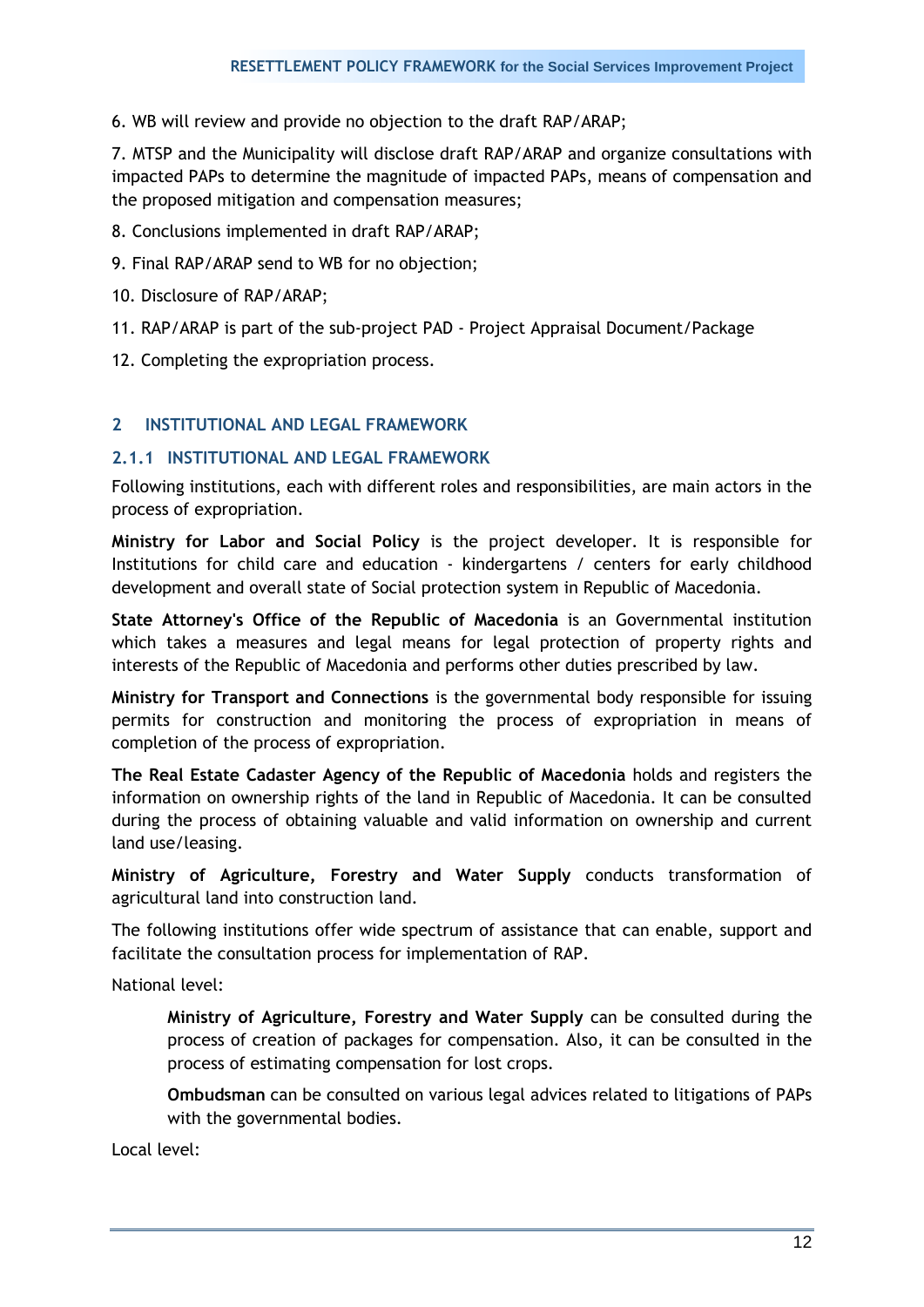**The Inter-municipal Centre for Social Work** established by the Government that can be consulted during the process of realization of RAP. The Center can give valuable input into identification, communicating and addressing of the vulnerable social groups, thus giving appropriate direction for setting compensation means/packages for such groups.

**Local community level:** Official representatives of the municipalities can be consulted for and actively involved in the preparation and execution of resettlement processes in their area of jurisdiction. They might be consulted and involved as mediators in the processes of redressing the complaints/grievances, before those are deposited with the Grievance Redress Committee

## <span id="page-12-0"></span>**2.2 LEGAL FRAMEWORK**

In the Republic of Macedonia, the legislative acts given below regulate the issues of obtaining State ownership rights to privately owned land parcels based on the necessary public needs caused due to road constructions activities:

- Expropriation Law (Official Gazette of Republic of Macedonia No. 95/12, 131/12, 24/13, 27/14, 104/15, 192/15, 23/16, 178/16);
- Law on Construction (Official Gazette of Republic of Macedonia No. 130/09, 124/10, 18/11, 36/11, 54/11, 13/12, 144/12, 25/13, 79/13, 137/13, 163/13, 27/14, 28/14, 42/14, 115/14, 149/14, 187/14, 44/15, 129/15, 217/15, 226/15, 30/16, 31/16, 39/16, 71/16, 132/16).
- Law on Assessment (Official Gazette of the Republic of Macedonia No. 115/10, 158/11, 185/11, 64/12, 188/14, 104/15, 153/15, 192/15, 30/16)
- Methodology for assessment of the market value of the real estate (Official Gazette of the Republic of Macedonia No. 54/12)
- Rulebook on the method of cadastral classification and determination and registration of the change of cadastral culture and land class (Official Gazette of Republic of Macedonia No. 144/13, 95/15)
- Law on acting upon illegally constructed buildings (Official Gazette of the Republic of Macedonia No. 23/11, 54/11, 155/12, 53/13, 72/13, 44/14, 115/14, 199/14, 124/15, 129/15, 217/15, 31/16)
- Law on Property and Other Real Property Rights (Official Gazette of the Republic of Macedonia No. 18/01, 99/08, 139/09, 35/10);
- Law on acting upon complaints and proposals (Official Gazette of Republic of Macedonia No. 82/2008, 13/13, 156/15);
- Rulebook on the manner of action upon complaints and proposals (Official Gazette of the Republic of Macedonia No. 2/09);
- Law on Property Cadaster (Official Gazette of the Republic of Macedonia No. 40/08, 158/10, 51/11);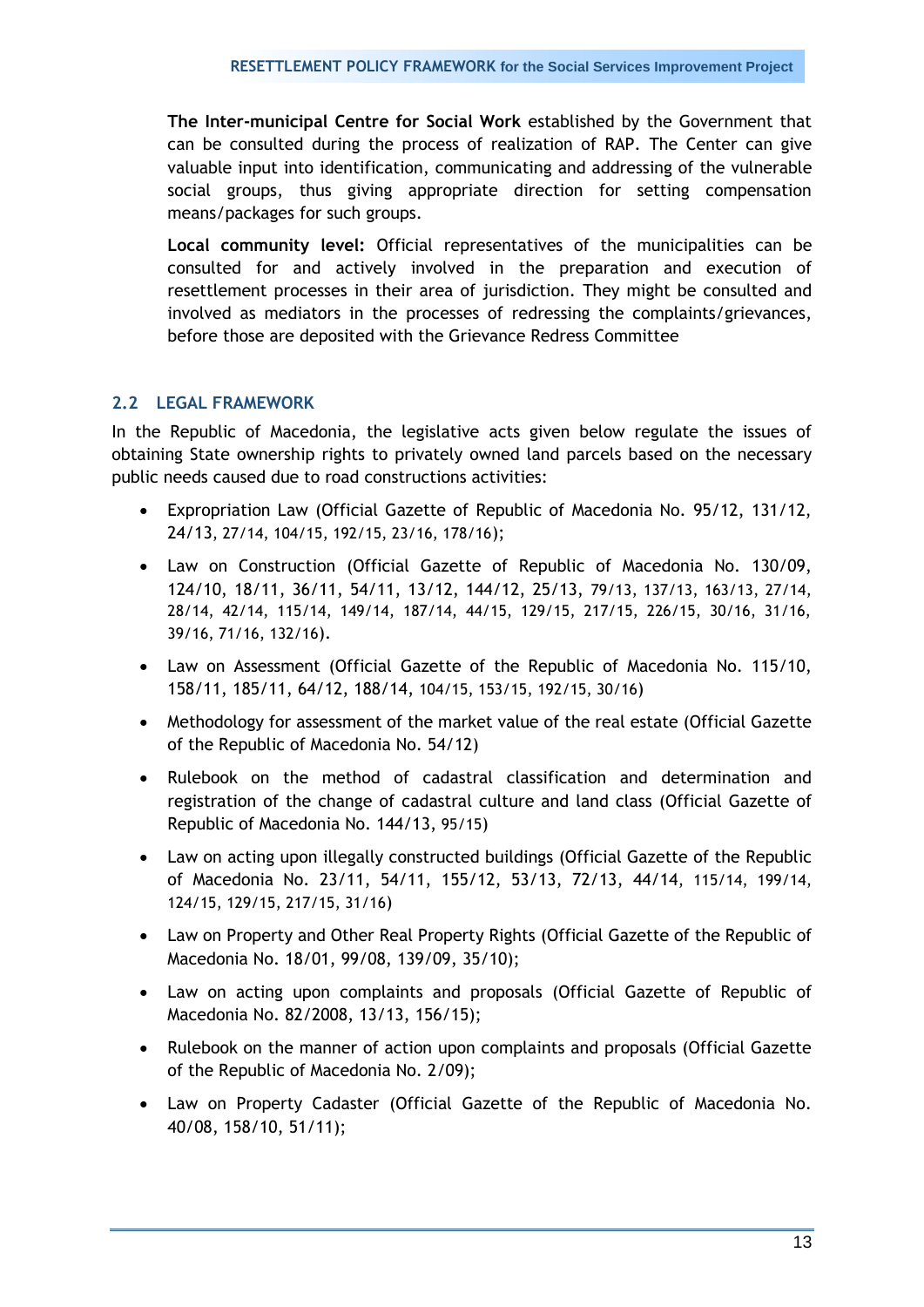## <span id="page-13-0"></span>**2.3 EXPROPRIATION PROCESS**

Macedonian legislation deals with involuntary resettlement and livelihood restoration under its legal framework for expropriation, with the basic notion that owners of properties are to be compensated for their losses, most often in monetary terms.

The Law on expropriation ("Official Gazette of Republic of Macedonia" No. 95/12, 131/12, 24/13, 27/14, 104/15, 192/15, 23/16, 178/16) regulates the procedure for the expropriation of property for projects that are of public interest and the connected rights for real estates (immovable properties). The legal justification of why the project is believed to be in the public interest is submitted together with the request for expropriation (as part of the same process), to the State Attorney, by the expropriation beneficiary. The State Attorney of the Republic of Macedonia also represents public companies, funds, agencies, departments, public institutions, trade companies and other institutions established by the Government. For this project, the Government of Republic of Macedonia accepts the initiative for expropriation, the State Attorney conducts it.

Expropriation Authority, upon the proposal for expropriation, schedules debate where owner of the property or the holders of other property rights of the property that is subject to expropriation and Proposer of the expropriation are invited. At the hearing the existence of public interest is determined, then the right of ownership and other property rights, as well as the type and amount of compensation and other facts and circumstances relevant to the process of expropriation.

The Authority must, after submission of the proposal for expropriation to the owner of the property or the holders of other property rights of the property, to schedule and hold a hearing on the proposal within 15 days of submission of the proposal to the owner of the property or the holders of other property rights of the property.

The hearing may end up with an agreement for compensation (payment in money or providing other suitable property), and for the amount of the fee if it is determined in money, as well as timeframes for payment. This agreement as an executive document and by signing of the agreement is considered the expropriation process and procedure for the determination of compensation as completed and final.

If agreement is not reached the expropriation authority, relying on the facts set out in the procedure will issue a decision on expropriation. The decision on expropriation can be appealed to the Administrative Court within 15 days of receipt of the decision.

Ministry of agriculture, forestry and water economy leased the governmentally owned agricultural land to the tenants. This ministry terminates the existing contract with the tenant and sign a new one with the same terms as before, but without the amount of land that will be acquired. The Municipality will compensate these tenants, by using the same compensation methodology as for the land owners, but without compensation for land.

Other key aspects of the Expropriation Law are shown below:

Compensation - Article 18 "for the expropriated property there is a fair compensation that cannot be lower than the market value of the property. The market value of the property shall be established under conditions determined by this law, according to the methodology, rules and standards pursuant to the Law on Assessment. The right to seek compensation for expropriated property cannot become obsolete". Article 37 states that the market value of expropriated property and property that is given as compensation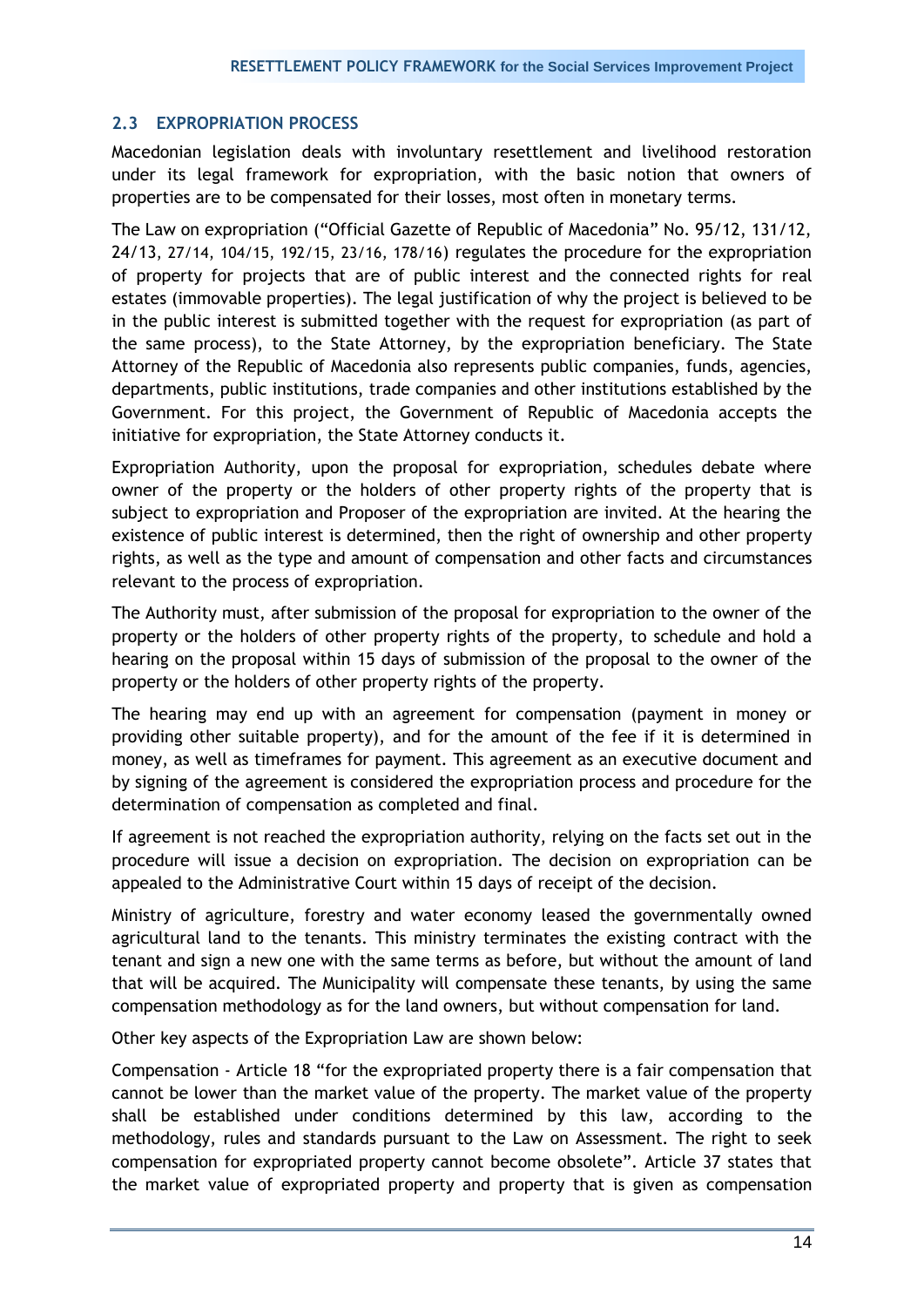shall be determined by a qualified appraiser, pursuant to the Law on Assessment. Compensation for expropriated property usually is determined in financial means if the former owner or the possessor of other property rights and proposer of expropriation agree otherwise.

The owner of expropriated property shall also be entitled to compensation for crops, seeds, forests on the land and fruits, if they were not incorporated in the market value of the land. The owner of the property shall not be entitled to compensation for investments made after the date of submission of the proposal for expropriation.

If economic activity is performed in a property which is to be expropriated, the effect of interruption of this activity should be taken into account when determining the compensation due for expropriation. This amount shall be determined by an expert, pursuant to the Law on Assessment.

Proposal for expropriation, separate for each individual property, contains information on:

- The proposer of the expropriation;
- The property for which expropriation is proposed:
- The owner of the property (personal name or title, residence, main office);
- The holders of other real property rights (personal name or title, residence, main office);
- The type of facility or performing works for which expropriation is proposed.

The Proposal for expropriation is accompanied by the following documentation:

- An extract of the spatial planning act or approved project;
- A geodesic report with numerical data for the property which is proposed for expropriation;
- An offer of compensation equivalent to the market value of the property determined by a qualified appraiser pursuant to the Law on Assessment;
- A list of property under proposal for expropriation;
- Proof the funds for compensation are in place.

In addition to the Expropriation Law, provisions of the Constitution and the Law on Property and Other Real Property Rights are also relevant to land acquisition and resettlement:

- The Constitution of the Republic of Macedonia guarantees legal protection of ownership and states that no person may be deprived of his/her property or of the rights deriving from it, except in cases concerning the public interest determined by law. If property is expropriated or restricted, rightful compensation not lower than its market value is guaranteed.
- According to the Law on Property and Other Real Property Rights, no person may be deprived of his/her property or of the rights deriving from it, except in cases concerning the public interest determined by law and the acts for spatial planning. In case of deprivation (complete expropriation) or restriction (incomplete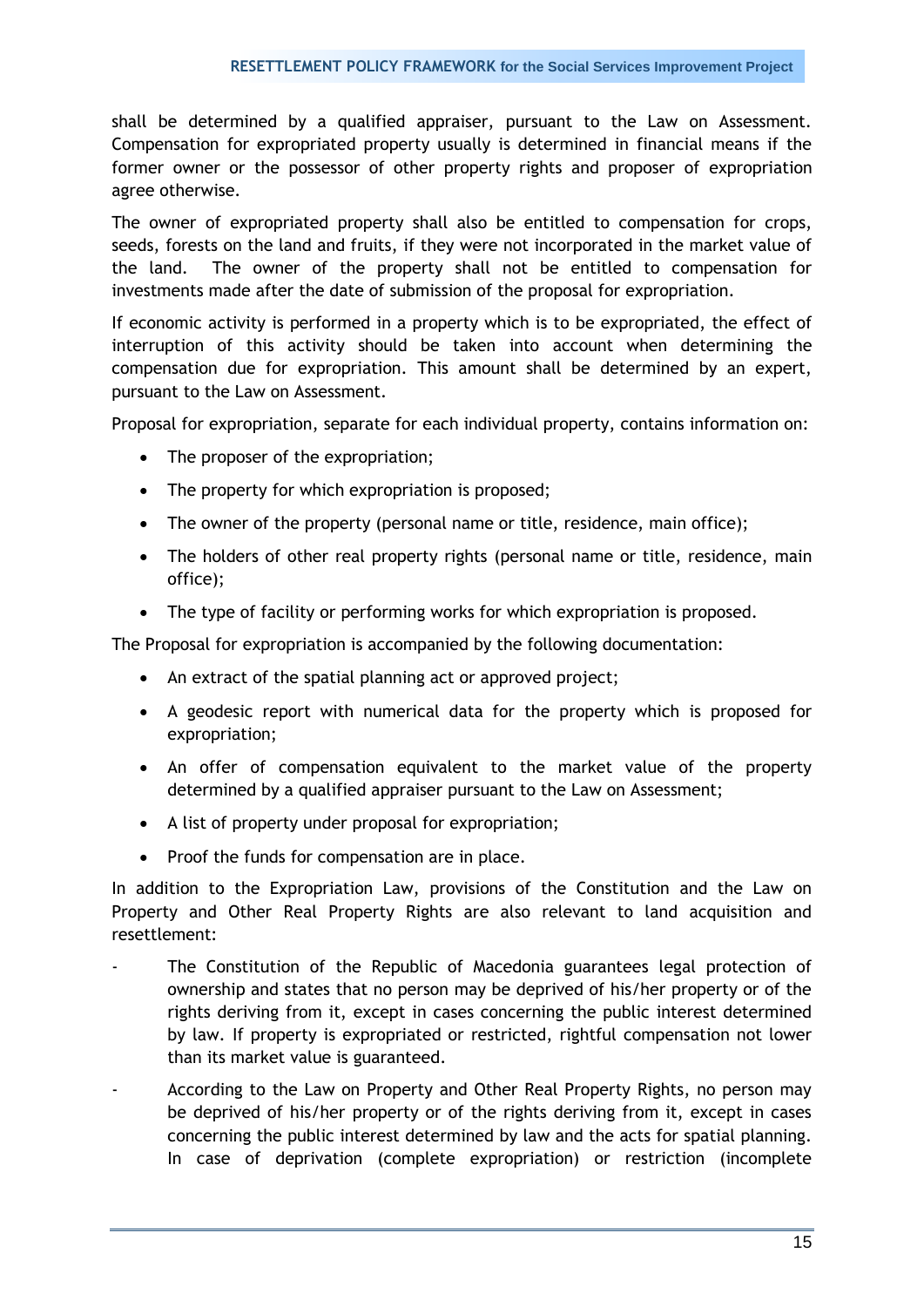expropriation), rightful compensation for the property not lower than its market value at the time of expropriation is guaranteed.

## <span id="page-15-0"></span>**2.4 THE WORLD BANK SAFEGUARDS AND INVOLUNTARY RESETTLEMENT POLICY**

All projects funded by WB must comply with the WB social and environmental safeguards. The WB financed projects, in their turn, require compliance with the WB safeguards and guidelines.

WB OP 4.12 Involuntary Resettlement is one of the most important safeguards guiding land acquisition and related resettlement/compensation issues during project implementation. In line with the WB principles and procedures, Republic of Macedonia is committed to implement the WB financed projects in compliance with the requirements of WB OP 4.12.

In particular, appropriate planning/management instruments must be developed prior to project appraisal, like **Resettlement Policy Framework** (RPF) and **Resettlement Action Pan** (RAP), as appropriate.

A Resettlement Policy Framework (RPF) needs to be prepared if the extent and location of resettlement cannot be known at appraisal because the project has multiple components, as typically happens in projects with financial intermediaries or multiple subprojects. The policy framework establishes resettlement objectives and principles, organizational arrangements, and funding mechanisms for any resettlement operation that may be necessary during project implementation. The framework also assesses the institutional capability to design, implement, and oversee resettlement operations.

The WB Policy on Involuntary Resettlement, as defined in the OP 4.12, is based on the following principles:

- Involuntary resettlement is to be avoided or at least minimized;
- Compensation/Rehabilitation provisions provide affected persons with opportunity to improve, or at least restore, pre-project incomes and living standards;
- Affected Persons should be fully informed and consulted on Land Acquisition and Resettlement compensation options;
- Affected Persons" socio-cultural institutions should be supported/used as much as possible;
- Compensation will be paid at replacement cost to affected persons, without deduction for depreciation or any other purpose;
- Lack of legal title should not be a bar to compensation or alternative forms of assistance as needed to achieve policy objectives;
- Particular attention should be paid to households headed by women and other vulnerable groups;
- Land Acquisition and Resettlement should be conceived and executed as a part of the project, and the full costs of compensation should be included in project costs and benefits;
- Compensation and resettlement subsidies will be fully provided prior to clearance of right of way/ ground leveling and demolition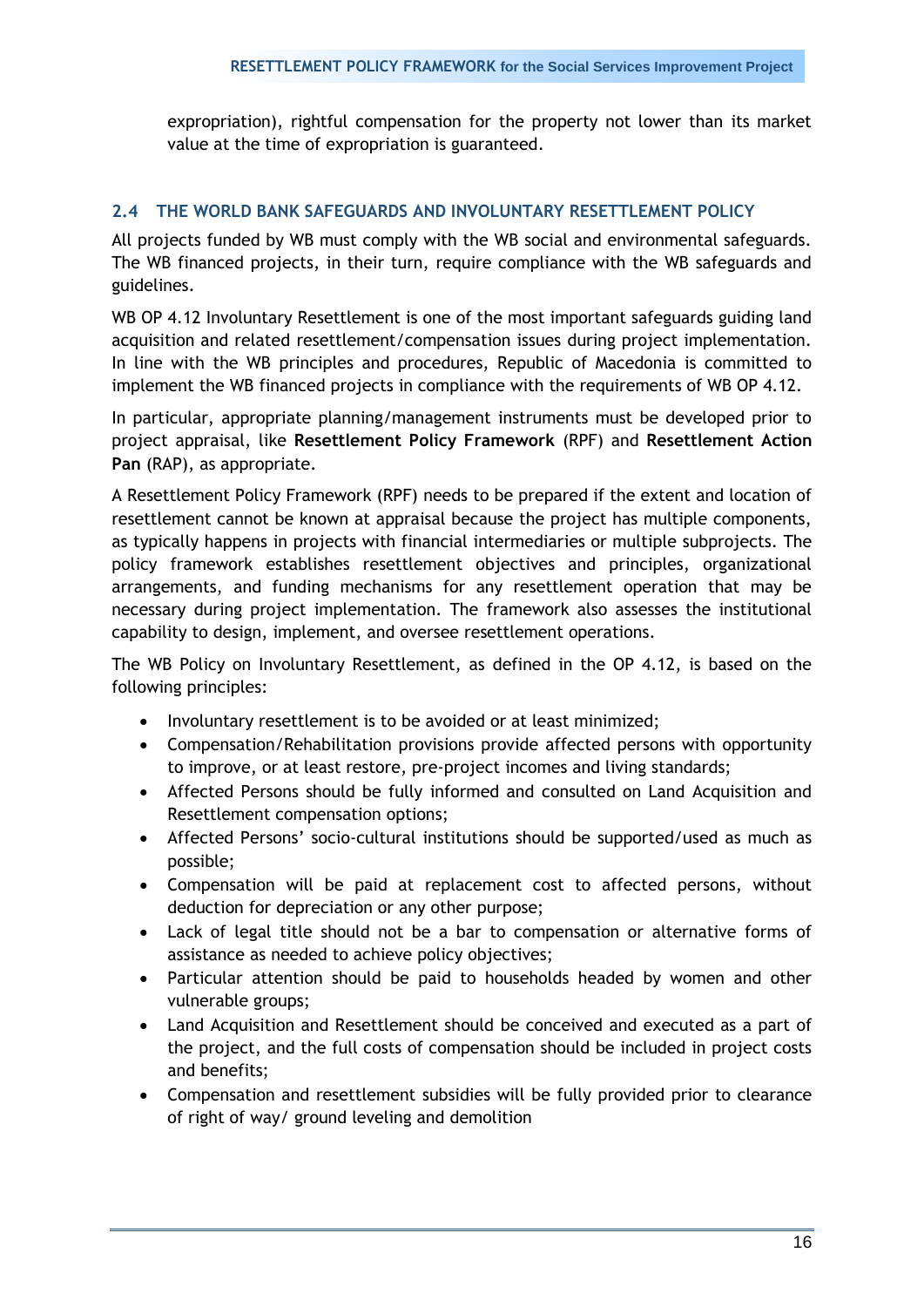## <span id="page-16-0"></span>**2.5 GAP ANALYSIS – MACEDONIAN LEGISLATION FOR EXPROPRIATION AND WORLD BANK SAFEGUARD POLICIES**

The main gaps between the national legal expropriation framework in the Republic of Macedonia and World Bank Safeguard Policies are described below. A Gap Analysis is presented in Table 1.

| Macedonian<br>legislation                                                                | <b>WB Involuntary</b><br><b>Resettlement</b><br><b>Policy</b>                                                                                                                                                                                                                                                                                                                                                                                                                                                                                                                                         | <b>Conclusion on gaps</b>                                                                                                                                                                                                             | <b>Actions to address</b><br>the gaps                                                                                                                                                                                                                                                                                                                                                          |
|------------------------------------------------------------------------------------------|-------------------------------------------------------------------------------------------------------------------------------------------------------------------------------------------------------------------------------------------------------------------------------------------------------------------------------------------------------------------------------------------------------------------------------------------------------------------------------------------------------------------------------------------------------------------------------------------------------|---------------------------------------------------------------------------------------------------------------------------------------------------------------------------------------------------------------------------------------|------------------------------------------------------------------------------------------------------------------------------------------------------------------------------------------------------------------------------------------------------------------------------------------------------------------------------------------------------------------------------------------------|
| Eligibility                                                                              |                                                                                                                                                                                                                                                                                                                                                                                                                                                                                                                                                                                                       |                                                                                                                                                                                                                                       |                                                                                                                                                                                                                                                                                                                                                                                                |
| Macedonian law<br>does not recognize<br>persons who do not<br>have formal legal<br>title | a) those who have<br>formal legal<br>rights to land<br>(including<br>customary and<br>traditional rights<br>recognized under<br>the laws of the<br>country);<br>b) those who do not<br>have formal legal<br>rights to land at<br>the time the<br>census begins but<br>have a claim to<br>such land or<br>assets provided<br>that such claims<br>are recognized<br>under the laws of<br>the country or<br>become<br>recognized<br>through a process<br>identified in the<br>resettlement plan<br>c) those who have<br>no recognizable<br>legal right or<br>claim to the land<br>they are<br>occupying. | general,<br>the<br>In<br>provisions<br>of<br>the<br>Macedonian<br>legislation and WB's<br><b>OP</b><br>4.12<br>the<br>are<br>of<br>except<br>same,<br>provision on persons<br>lacking the formal<br>legal right over the<br>property. | It is recommended<br>WB OP 4.12 is<br>followed although it<br>is not expected (c)<br>category PAPs.<br>The governmental<br>initiative for<br>legalization of<br>objects without<br>proper building<br>permits starts in<br>2010 and end in<br>June 2014. The<br>initiative for<br>legalization of<br>illegally occupied<br>land (backyard)<br>started in 2011 and<br>ended in October<br>2014. |
| <b>Entitlements</b>                                                                      |                                                                                                                                                                                                                                                                                                                                                                                                                                                                                                                                                                                                       |                                                                                                                                                                                                                                       |                                                                                                                                                                                                                                                                                                                                                                                                |

<span id="page-16-1"></span>*Table 1 Key relevant National Environmental and Social related legislation*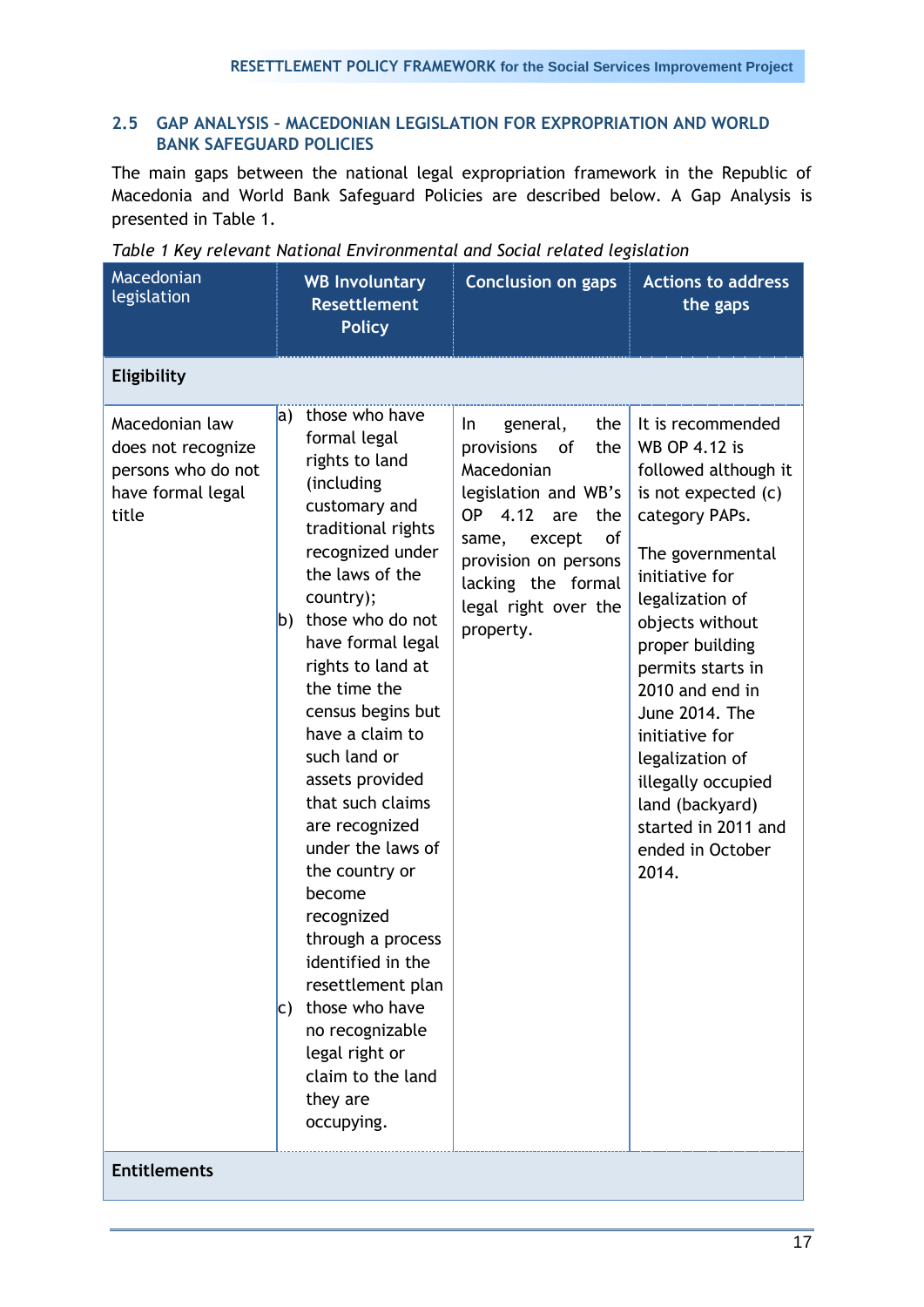| <b>Macedonian</b><br>legislation                                                                                                                                                                                                                                                                                                                                                              | <b>WB Involuntary</b><br><b>Resettlement</b><br><b>Policy</b>                                                                                                                                                                                                 | <b>Conclusion on gaps</b>                                                                                                                                                                                                                                                                                                            | <b>Actions to address</b><br>the gaps                                                                                                                                                                                                                                                                           |
|-----------------------------------------------------------------------------------------------------------------------------------------------------------------------------------------------------------------------------------------------------------------------------------------------------------------------------------------------------------------------------------------------|---------------------------------------------------------------------------------------------------------------------------------------------------------------------------------------------------------------------------------------------------------------|--------------------------------------------------------------------------------------------------------------------------------------------------------------------------------------------------------------------------------------------------------------------------------------------------------------------------------------|-----------------------------------------------------------------------------------------------------------------------------------------------------------------------------------------------------------------------------------------------------------------------------------------------------------------|
| Macedonian laws do<br>not include socio-<br>economic<br>assessment in order<br>determine<br>the<br>to<br>real magnitude of<br>impact to the PAP                                                                                                                                                                                                                                               | Implementation of a<br>census and a social-<br>economic<br>within<br>assessment<br>an affected area, to<br>identify the persons<br>will<br>who<br>be<br>displaced<br>and<br>determine who will<br>eligible<br>for<br>be<br>compensation<br>and<br>assistance. | <b>The</b><br><b>OP</b><br>between<br>4.12<br>practice<br>and<br>national<br>legislation<br>is that by OP 4.12<br>apart from inventory<br>of loses, a socio -<br>economic<br>assessment is done<br>to determine<br>how<br>whether<br>the<br>and<br>losses are impacting<br>livelihood<br>the<br>of<br>affected<br>project<br>person. | difference   Law does not forbid<br>getting more<br>information from all<br>affected persons<br>those with and<br>without title. Thus,<br>not only the lost<br>assets will be<br>surveyed but also<br>other features that<br>will help in profiling<br>of the affected<br>persons. WB OP<br>4.12 to be followed |
| Compensation<br>under<br>the<br>Expropriation law is<br>determined<br>in<br>accordance with the<br>prevailing<br>market<br>price after taking<br>the<br>account<br>into<br>value of land, cost<br>of<br>structures<br>(residential<br>and<br>business)<br>£<br>installations, crops,<br>land<br>forest<br>and<br>also<br>timber,<br>it<br>covers<br>for<br>compensation<br>transaction costs. | Compensation levels<br>should be sufficient<br>to replace the lost<br>land<br>other<br>and<br>full<br>assets<br>at<br>replacement cost in<br>local markets.                                                                                                   | The difference<br>between OP 4.12<br>practice and<br>national legislation<br>is that by OP 4.12<br>gives beneficiary to<br>the PAP in means of<br>improvement of<br>quality of life or<br>restoration to a<br>previous condition.                                                                                                    | Compensation will<br>be at replacement<br>value.                                                                                                                                                                                                                                                                |
| <b>Timing of Compensation Payment</b>                                                                                                                                                                                                                                                                                                                                                         |                                                                                                                                                                                                                                                               |                                                                                                                                                                                                                                                                                                                                      |                                                                                                                                                                                                                                                                                                                 |
| According<br>to<br>paragraph 48 of the<br>law<br>Compensation<br>to<br>be<br>has<br>paid/provided                                                                                                                                                                                                                                                                                             | Taking of land and<br>related assets may<br>take<br>place<br>only<br>after compensation<br>has been paid and,                                                                                                                                                 | There is a gap of 15<br>days where the land<br>be<br>acquired<br>can<br>before it is paid.                                                                                                                                                                                                                                           | Municipality<br>The<br>must deposit funds<br>equal to the offered<br>amount in a secure<br>form of escrow or                                                                                                                                                                                                    |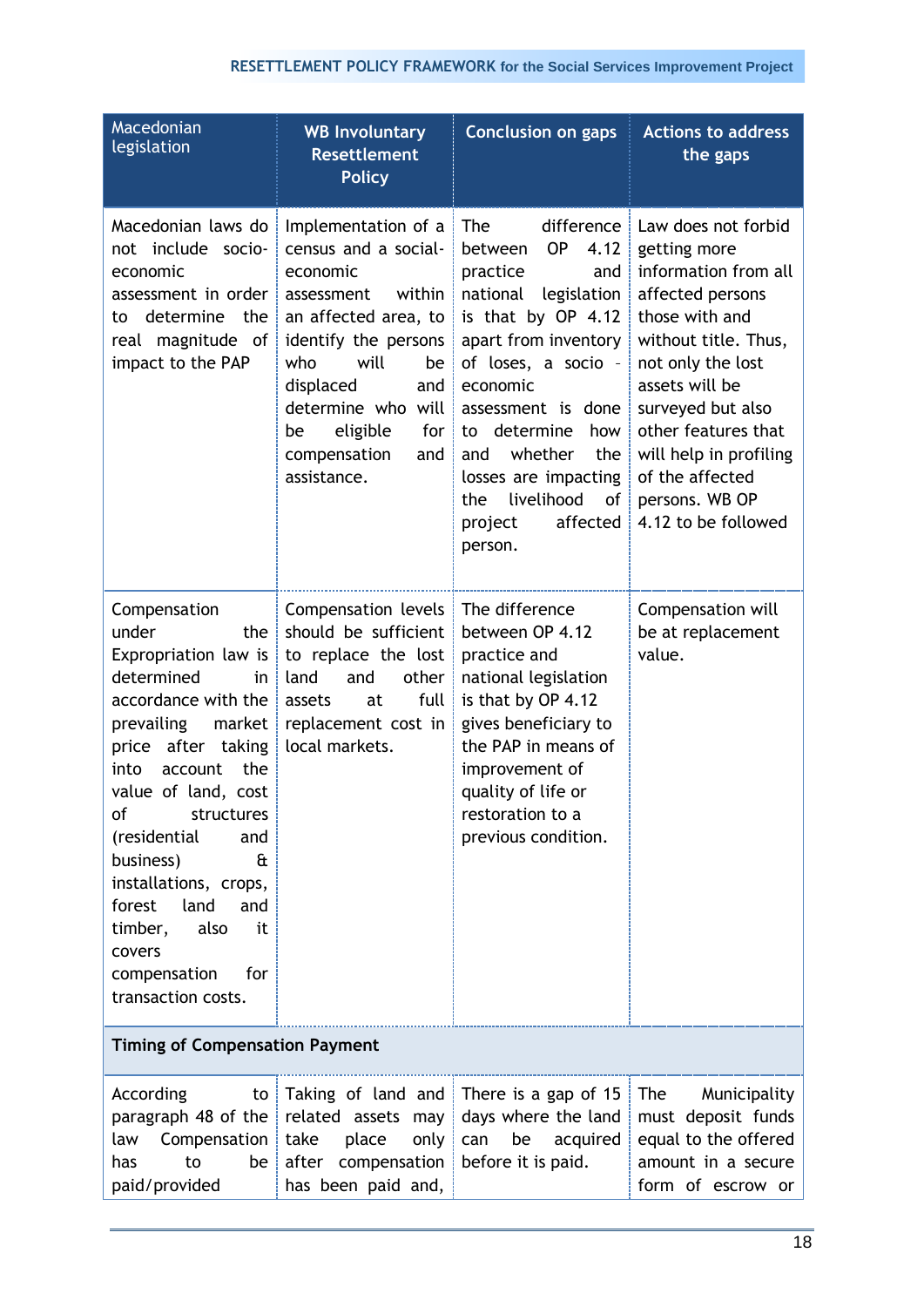| Macedonian<br>legislation                                                                                                                                                                                                                                                                                                                                                                                                                                                             | <b>WB Involuntary</b><br><b>Resettlement</b><br><b>Policy</b>                                                                                                                                                                                                                                                                                                                                                                                                                                                          | <b>Conclusion on gaps</b>                                                                                                                                                                                                                                                                                                                                        | <b>Actions to address</b><br>the gaps                                                                                                                                                                                                                                                                                                                    |
|---------------------------------------------------------------------------------------------------------------------------------------------------------------------------------------------------------------------------------------------------------------------------------------------------------------------------------------------------------------------------------------------------------------------------------------------------------------------------------------|------------------------------------------------------------------------------------------------------------------------------------------------------------------------------------------------------------------------------------------------------------------------------------------------------------------------------------------------------------------------------------------------------------------------------------------------------------------------------------------------------------------------|------------------------------------------------------------------------------------------------------------------------------------------------------------------------------------------------------------------------------------------------------------------------------------------------------------------------------------------------------------------|----------------------------------------------------------------------------------------------------------------------------------------------------------------------------------------------------------------------------------------------------------------------------------------------------------------------------------------------------------|
| within 30 days from<br>the day when<br>a<br>compensation<br>agreement has been<br>signed or the court<br>decision<br>on<br>compensation<br>has<br>become final.                                                                                                                                                                                                                                                                                                                       | where<br>applicable,<br>resettlement<br>sites<br>and<br>moving<br>allowances<br>have<br>been provided to<br>displaced<br>the<br>persons.                                                                                                                                                                                                                                                                                                                                                                               |                                                                                                                                                                                                                                                                                                                                                                  | other<br>interest-<br>deposit<br>bearing<br>acceptable to the<br>Bank in case where<br>affected<br>person<br>does<br>not<br>accept<br>proposed<br>compensation and if<br>compensation<br>is<br>equivalent<br>to<br>at<br>least replacement<br>value.<br>Compensation<br>of<br>land<br>and<br>assets<br>must be fully paid<br>prior to taking of<br>land. |
| Information and consultation                                                                                                                                                                                                                                                                                                                                                                                                                                                          |                                                                                                                                                                                                                                                                                                                                                                                                                                                                                                                        |                                                                                                                                                                                                                                                                                                                                                                  |                                                                                                                                                                                                                                                                                                                                                          |
| Those<br>who<br>have<br>formal legal rights<br>informed<br>are<br>the<br>throughout<br>expropriation<br>for<br>request<br>expropriation<br>has<br>been<br>submitted),<br>before the decision<br>on expropriation is<br>passed,<br>the<br>municipal office in<br><b>of</b><br>charge<br>expropriation has to<br>invite the affected<br>person with formal<br>legal rights to<br>$\overline{a}$<br>meeting to present<br>any facts which may<br>relevant<br>for<br>be<br>expropriation. | Information related<br>quantification<br>to<br>and costing of land,<br>structures and other<br>assets,<br>process (i.e. that a entitlements, and dissemination and should be<br>amounts<br>οf<br>compensation<br>and<br>financial assistance<br>are to be disclosed<br>full<br>to<br>the<br>in<br>affected persons.<br>Displaced<br>persons<br>and<br>their<br>communities<br>are<br>provided timely and<br>relevant<br>information,<br>consulted<br>on<br>resettlement<br>options, and offered<br>opportunities<br>to | There is<br>no legal<br>obligation for<br>the $ $<br>Municipality<br>$\mathsf{to}$<br>conduct<br>early $ $<br>Information<br>consultation<br>with<br>PAPs prior to the<br>process<br>of<br>expropriation. PAPs<br>are not consulted or<br>offered opportunity<br>participate<br>to<br>in<br>planning,<br>implementation and<br>monitoring<br>of<br>resettlement. | Plans<br>for<br>consultations<br>with<br>all project affected<br>people,<br>including<br>host<br>communities<br>incorporated in the<br>ARAP.<br>Also,<br>the<br>draft ARAP<br>itself<br>must be subject to<br>public consultation.                                                                                                                       |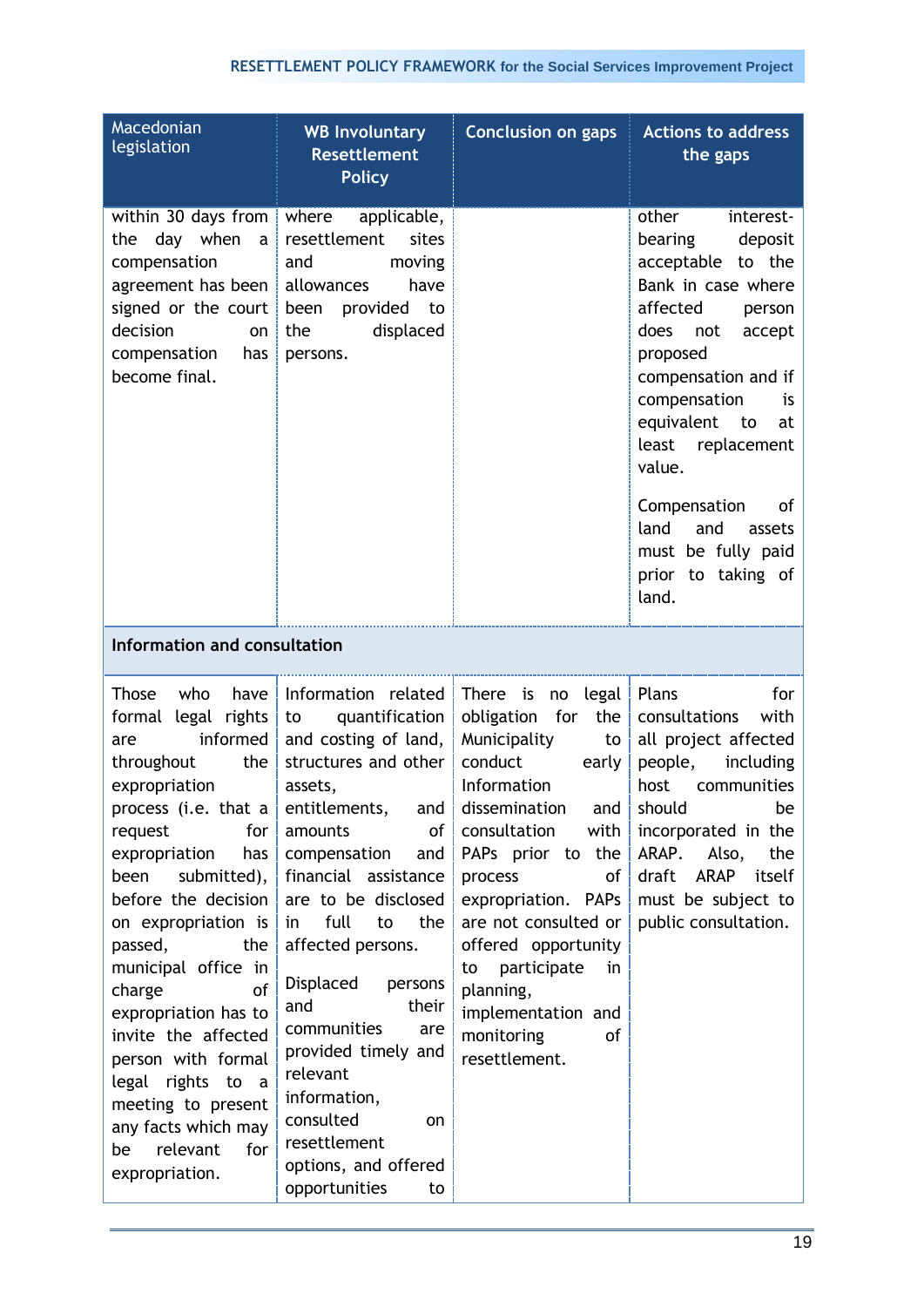#### **RESETTLEMENT POLICY FRAMEWORK for the Social Services Improvement Project**

| Macedonian<br>legislation | <b>WB Involuntary</b><br><b>Resettlement</b><br><b>Policy</b>                             | <b>Conclusion on gaps</b> | <b>Actions to address</b><br>the gaps |
|---------------------------|-------------------------------------------------------------------------------------------|---------------------------|---------------------------------------|
|                           | participate<br>in.<br>planning,<br>implementation and<br>monitoring<br>οf<br>resettlement |                           |                                       |

## <span id="page-19-1"></span><span id="page-19-0"></span>**3 ELIGIBILITY AND ENTITLEMENTS**

## **3.1 ELIGIBILITY**

The basic principle followed in this RPF is that PAPs should be assisted in their efforts to improve their former living standards, income earning capacity, and production levels, or at least to restore them to pre-Program level whereby lack of legal title does not exclude individuals from the eligibility to receive compensation and/or rehabilitation assistance.

PAPs eligible for compensation will include those who have formal legal rights to land or other assets, and those who initially do not have formal legal rights to land or other assets but have a claim to legal rights based upon the laws of the country; upon the possession of documents such as land tax receipts and residence certificates; or upon the permission of local authorities to occupy or use the project affected plots.

Those who have no recognizable legal right or claim to the land they are occupying are also eligible for compensation for immoveable assets. It is not anticipated that there will be any such PAPs.

Affected items could include, but may not be limited to, the following:

- Permanently or temporarily affected land;
- Houses or other structures, crops, trees, or other assets;
- Business and production; and/or,
- Suffered income losses as a result of the Project.

The WB"s OP 4.12 recognizes that individuals and households who occupy project-affected areas after the cut-off date are not eligible for compensation. All people moving into the project area and/or people conducting construction works, planting trees, etc. after the cut-off date are non-eligible PAPs and thus will not receive any compensation. Advance notice will be given, requesting them to vacate their premises and dismantle affected structures prior to project implementation.

### <span id="page-19-2"></span>**3.2 ENTITLEMENTS AND VALUATING AFFECTED ASSETS**

Land acquisition and resettlement will be implemented according to a compensation and entitlements framework in line with Macedonian laws and regulations and WB OP 4.12.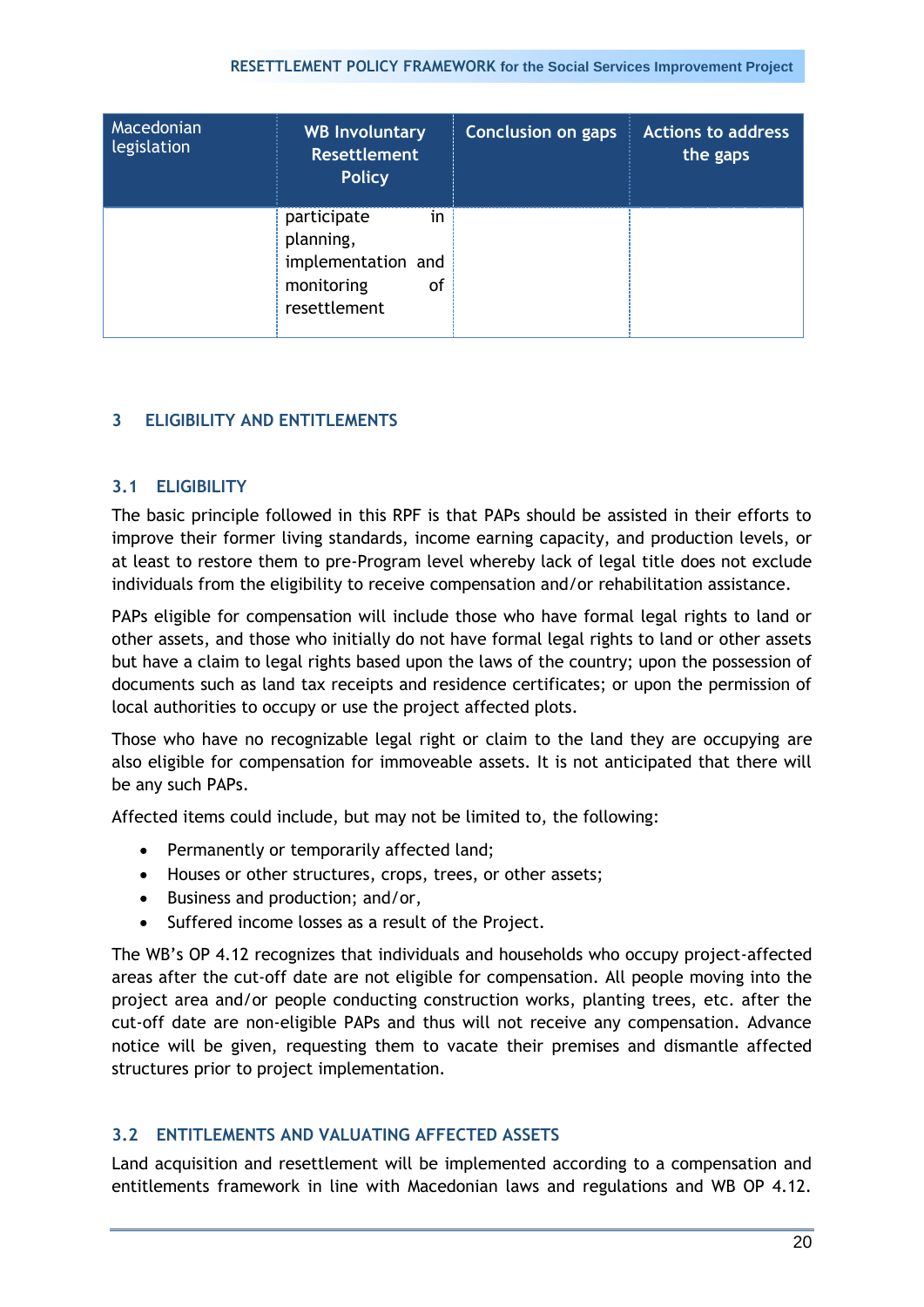Where they are different, the entitlements most favorable to the PAPs will apply, as set out in the Entitlement Matrix below. During compensation identification at Project preparation, the entitlement matrix and description of compensation entitlements shall be revised and updated accordingly.

The definitions used in this RPF are:

- **Census** means the head count of the persons affected by land acquisition in terms of asset loss, together with an inventory of the assets lost by these persons. The census also includes basic socioeconomic data. The date of the census establishes the cut-off date to record the persons in a community project area, who can receive compensation for lost assets, and/or resettlement and rehabilitation assistance.
- **Compensation** means the reparation at market rates (which is equivalent to replacement cost) in exchange for assets acquired by the Project.
- **Cut-Off Date** means the date after which no person moving into the project area will be eligible to receive compensation related to land acquisition and resettlement. The cut-off date is the date of the census of the persons affected by land acquisition.
- **Rehabilitation Assistance** means assistance comprising job placement, job training, or other forms of support to enable displaced persons, who have lost their source of livelihood as a result of the displacement, to improve or at least restore their income levels and standard of living to pre-project levels.

The entitlement matrix is based on the premise that resettlement, rehabilitation and compensation programs should improve or, at a minimum, maintain the PAPs pre-Project living standards and ensure their participation in Project benefits. This is reflected in the following principles of compensation:

## **Eligibility**

 All PAPs living in the Project area before the cut-off date will be considered for compensation for their losses and/or rehabilitation assistance. Lack of legal rights or titles do not make them ineligible for entitlements;

## **Compensation**

- PAPs will be compensated at full replacement and substitution costs without depreciation and relocated or resettled in and after due consultation with them. The preliminary compensation rates for replacement and substitution cost will be proposed to the PAPs to give them an opportunity to compare those with the prevailing market rates;
- All fees and taxes on land and/or house transfers will be waived or otherwise fees and taxes will be included in a compensation package for land and/or house. The competent government authorities will give preferential treatment to PAPs reconstructing their houses on their own, and to obtain the necessary property titles and official certificates; This in case there are cases for displacement of homes.

### **Cash compensation**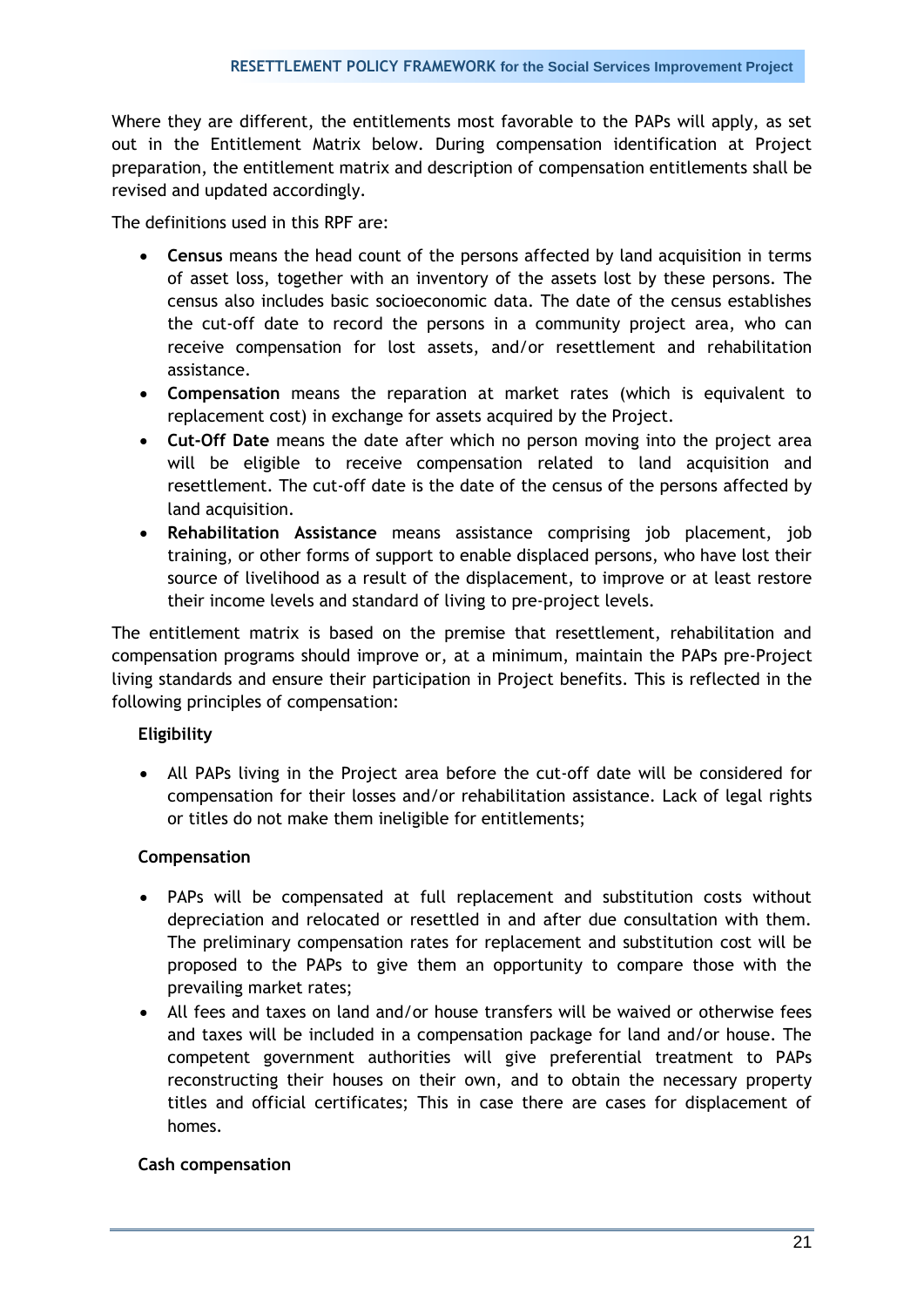- Payment of cash compensation for lost assets may be appropriate where (a) livelihoods are land-based but the land taken for the project is a small fraction<sup>1</sup> of the affected asset and the residual is economically viable; (b) active markets for land, housing, and labor exist, PAPs use such markets, and there is sufficient supply of land and housing; or (c) livelihoods are not land-based. Cash compensation levels should be sufficient to replace the lost land and other assets at full replacement cost in local markets, calculated as of the cut-off date.
- Compensation in cash for all residential, commercial or other structures will be paid at replacement cost of these structures, without any depreciation of the structure and without deduction for salvageable materials;

## **Consultation and Planning**

- Resettlement plan will be developed and implemented in consultation with the PAPs.
- Effective and timely design, planning and implementation of resettlement and rehabilitation measures will be conducted to avoid unnecessary delays and consequent inconveniences to the PAPs.

## **Relocation**

 PAPs will be provided full assistance for transportation of personal belongings, household inventory and salvaged material, and will be given a relocation allowance in addition to the compensation at replacement cost of their houses, lands and other properties, if there is such a case.

### **Timing**

- Resettlement, compensation and rehabilitation Programs for PAPs will be timed so as to guarantee the availability of new land and residences, prior to commencement of project or construction activities;
- Land clearance will not be started before the PAPs have received compensation and rehabilitation assistance.

## **Monitoring**

-

Institutional arrangements will be made for internal and external monitoring of all important land acquisition activities*<sup>2</sup>* .

The valuation of land is established by a committee of valuation experts hired for the purpose. Comparable data on prices are gathered through consultation with Public Revenue Office whose data from recently concluded contracts on sale and purchase of land in the region are extracted. The market value which the municipality proposes to provide reflects adequate compensation for the asset to be expropriated. It must be noted that active markets for land and housing exist and not only people do use such markets, there is also sufficient supply of both land and housing. The Municipality considers that the market values proposed are fair and reasonable and will be adequate for the affected people to purchase alternative land of the same size and quality within the region.

*<sup>1</sup>* As a general principle, this applies if the land taken constitutes less than 20% of the total productive area; see also WB OP 4.12, point 12, footnote 17. *2*

For further details see section 6 below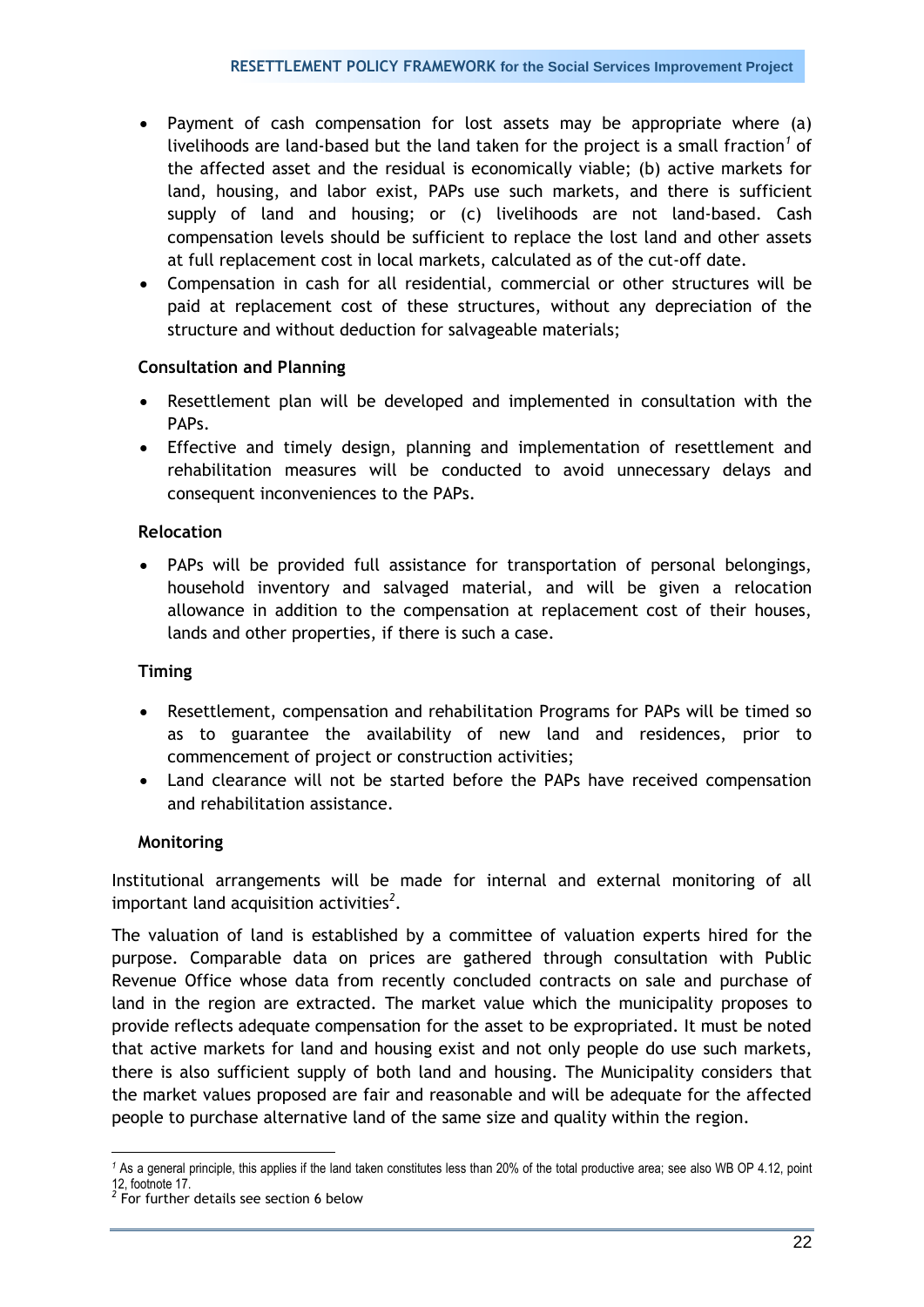Buildings are valued based on the price of construction material with which they have been built. The market price remains the most reliable way to evaluate buildings also having a commercial use, i.e. kiosks, shops, workshops or commercial enterprises.

The methodology of assessment of real estate assets is described in the Methodology for assessment of the market value of the real estate (Official Gazette of the Republic of Macedonia No. 54/12)

The Market Value of agricultural land, forests and pastures is determined in accordance with the average price of conducted purchases of land during the previous year. If no purchases are made in the concrete municipality in the previous year, as a market value is considered the average compensation for m2 expropriated agricultural land in the municipality. If there is still lack of information on the purchased and expropriated land in the previous year, in the concrete municipality, then the prices of neighboring municipalities will be taken into consideration.

During the valuation process, PAPs, local officials and relevant government offices (such as the Cadaster) will be consulted. The following guiding principles for the valuation will be taken into account:

## *Replacement valuation*

With regard to land and structures, the replacement value is defined as follows:

• For agricultural land, it is the pre-project or pre-displacement, whichever is higher, market value of land of equal productive potential or use located in the vicinity of the affected land, plus the cost of preparing the land to levels similar to those of the affected land, plus the cost of any registration and transfer taxes.

For land near settlement areas, it is the pre-displacement market value of land of equal size and use, with similar or improved public infrastructure facilities and services and located in the vicinity of the affected land, plus the cost of any registration and transfer taxes.

• For houses and other structures, it is the market cost of the materials to build a replacement structure with an area and quality similar to or better than those of the affected structure, or to repair a partially affected structure, plus the cost of transporting building materials to the construction site, plus the cost of any labor and contractors' fees, plus the cost of any registration and transfer taxes.

In determining the replacement cost to be compensated to the PAP, depreciation of the asset and the value of salvage materials are not taken into account, nor is the value of benefits to be derived from the project deducted from the valuation of an affected asset. Where domestic law does not meet the standard of compensation at full replacement cost, World Bank guidelines and technical specifications for compensation at replacement cost will be applied.

Compensation for land, structures, business, fixed improvements and other temporary assets will be based on market valuation, productivity valuation, negotiated settlements, material and labor valuation, disposition of salvage materials and other fees paid. It should be noted that lack of title, license or permit is not a bar to compensation.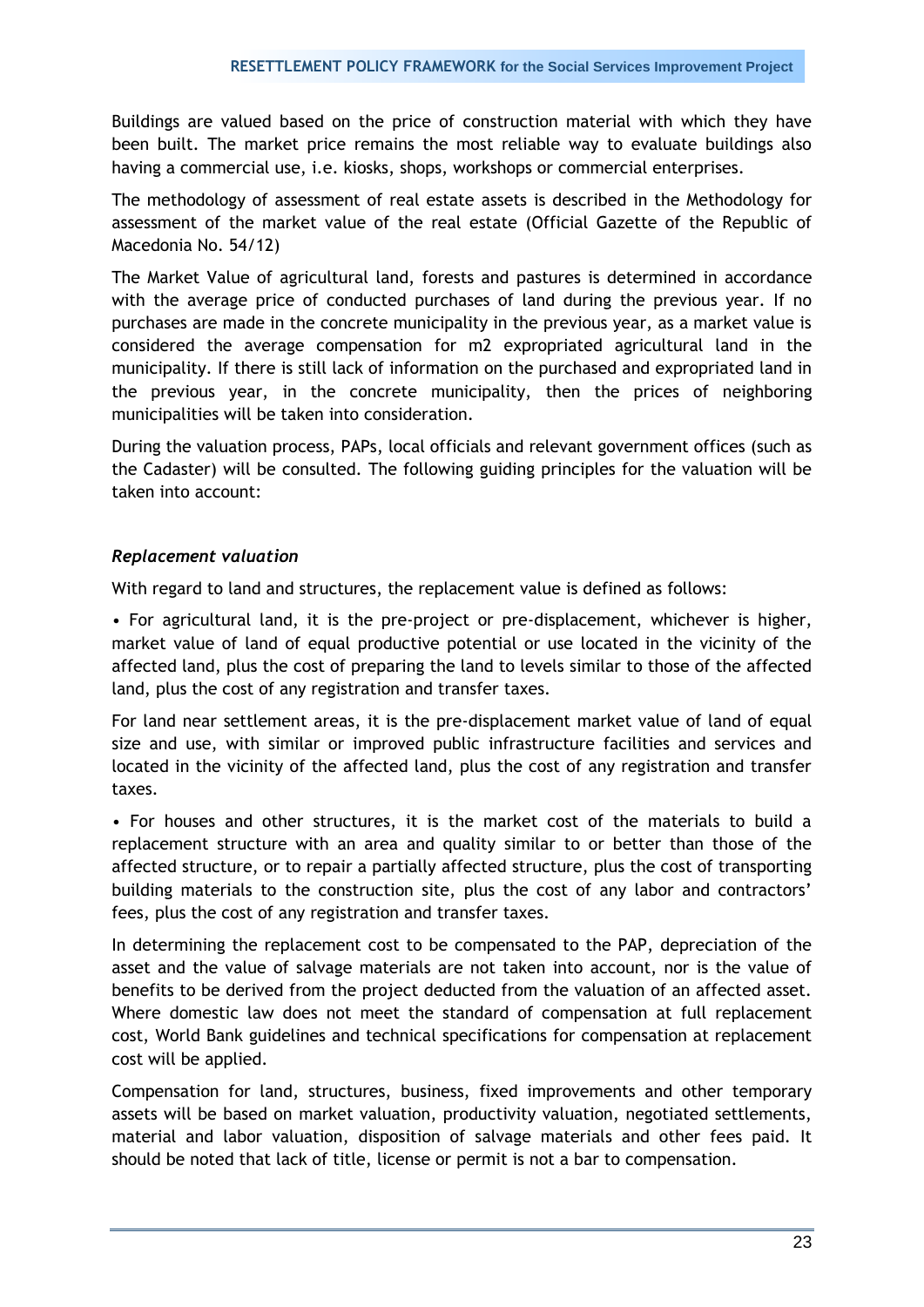<span id="page-23-0"></span>

| Table 2 Provisional Entitlement and Compensation Matrix |  |
|---------------------------------------------------------|--|
|---------------------------------------------------------|--|

| <b>Asset</b><br>Acquired         | Type of impact                                                                                             | <b>Entitled person</b>    | <b>Compensation entitlement</b>                                                                                                                                                                                          |
|----------------------------------|------------------------------------------------------------------------------------------------------------|---------------------------|--------------------------------------------------------------------------------------------------------------------------------------------------------------------------------------------------------------------------|
| Agricultural<br>land             | Less than a fraction of<br>land holding affected<br>The remaining land<br>remains economically<br>valuable | Owner / Tenant            | Cash compensation for affected<br>land equivalent to market value<br>or replacement whichever is<br>higher                                                                                                               |
|                                  | More than a fraction of<br>land holding lost.<br>Remaining land is not<br>economically valuable            | Owner/Tenant              | Cash compensation equivalent<br>to replacement value of land<br>Income restoration package<br>(access to credit/allowance<br>until next first<br>harvest/alternative job<br>training) if the livelihoods are<br>affected |
| Construction<br>land             | Less than a fraction of<br>land holding affected                                                           | Owner                     | Cash compensation for affected<br>land equivalent to market value<br>or replacement whichever is<br>higher                                                                                                               |
|                                  | More than a fraction of<br>land holding lost.<br>Remaining land is not<br>usable                           | Owner                     | Cash compensation for affected<br>land equivalent to market value<br>or replacement whichever is<br>higher                                                                                                               |
| Trees/crops                      | Trees/crops lost                                                                                           | Owner/ Tenant             | Cash compensation based on<br>type, age and productive value<br>of affected trees/crops                                                                                                                                  |
| <b>Structures</b>                | Residential structures                                                                                     | Owner/User<br>/Tenant     | Compensation at replacement<br>value                                                                                                                                                                                     |
|                                  | Other structures                                                                                           | Owner/User<br>/Tenant     | Compensation at replacement<br>value                                                                                                                                                                                     |
| Commercial<br>property           | Loss of business and/or   Owner/Tenant<br>rent                                                             | /squatter                 | Compensation for loss of<br>income incurred as a result of<br>relocation including any<br>discrepancies in livelihood.<br>Support to reestablish the<br>business in other suitable<br>location.                          |
| Temporary<br>land<br>acquisition | Temporary acquisition                                                                                      | Owner/Tenant<br>/Squatter | Cash compensation for the<br>acquired land and loss of<br>income incurred as a result of<br>temporary relocation including<br>any discrepancies in livelihood.                                                           |

Project affected people (PAP) includes any household who at the cut-off date of the project (i.e. at the date of conducting the census and baseline survey) are residing or deriving an income from the project area, and because of the project, would lose land, or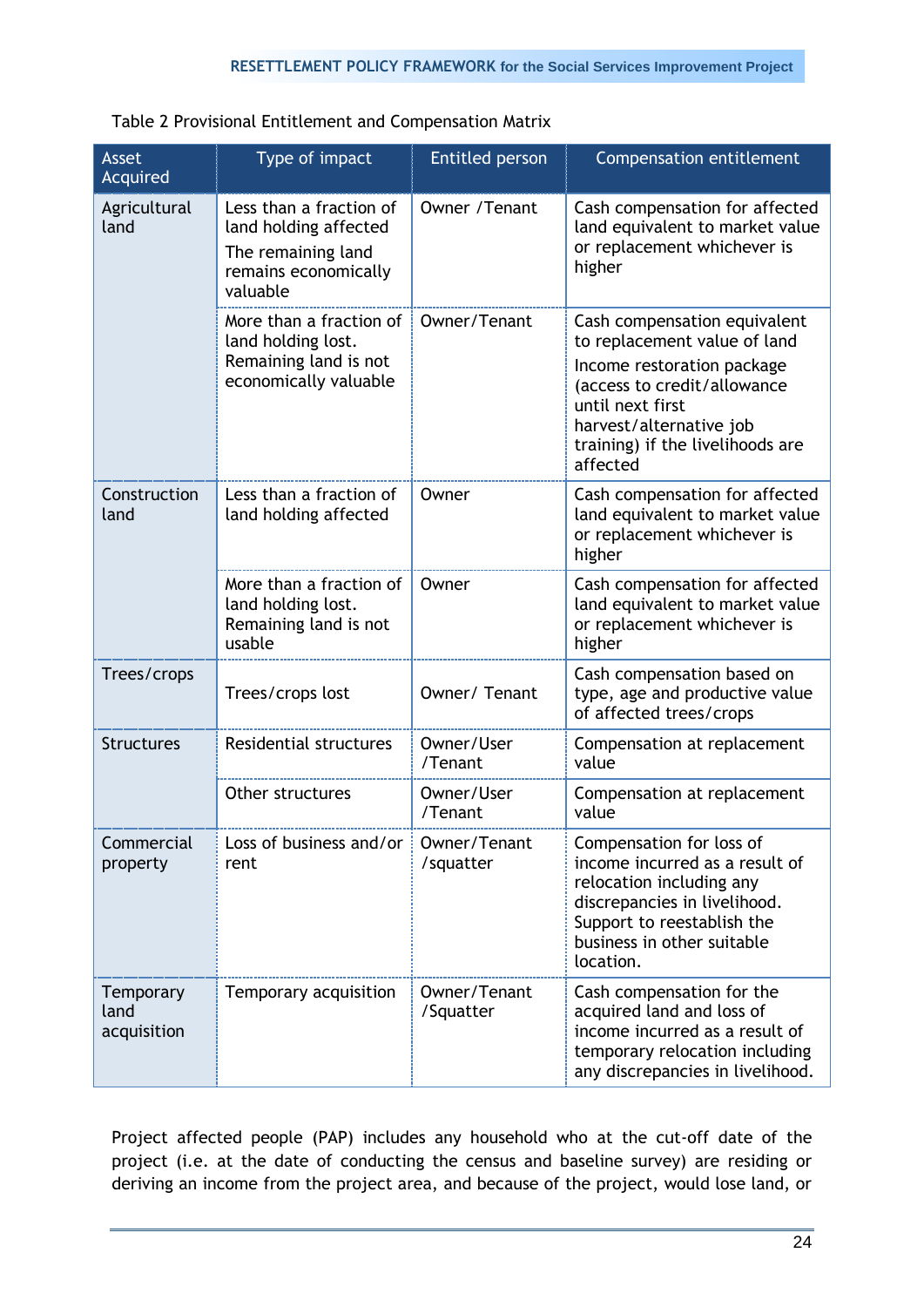any other movable or fixed assets, in full or in part, temporarily or permanently, or have their business, occupation, place of work or residence adversely affected. Lack of legal rights will not bar affected people from entitlement to compensation for their lost assets (improvements including structures, houses, crops, trees and other fixed assets). The land ownership information prepared by the State Cadaster Office should clarified that there are no illegal encroachers on land, who occupy, reside and cultivate land that does not belong to them in the project area.

### <span id="page-24-0"></span>**4 RAP INFORMATION REQUIREMENTS**

## <span id="page-24-1"></span>**4.1 CENSUS AND INVENTORY OF PROJECT AFFECTED PERSONS**

After completed institutional procedures for start of a Census and Inventory of Project Affected Persons, a cut-off date will be publicly announced and, where applicable, a census of families and persons adversely affected by the Project or sub-component will be undertaken. The census will include a complete inventory of all losses to be incurred by each PAP. This information will include as a minimum: (a) number of persons, main occupation and level of income; (b) number, type, and dimension of the houses; (c) number, quality, and area of all the residential plots; (d) number, category, type, and area of agricultural land held and to be lost by each PAP; (e) tenure status of agricultural land and amount of rent paid by tenant/lessee, where applicable; (e) quantity, category, and dimension of all rent of other fixed assets adversely affected; (g) productive assets lost as a percentage of total productive assets; (h) temporary damage to productive assets; (i) quantity, category, and quality of non-agricultural livelihood adversely affected; (j) quantity, type, and quality of community resources to be acquired*<sup>3</sup>* .

## <span id="page-24-2"></span>**4.2 IDENTIFICATION OF LOSSES**

If the Projects involve physical relocation of PAPs, data will be collected on the location, area, type, and category of the replacement land available for residential and/or agricultural purposes. Care will be taken to ensure that the relocation site or replacement land is in the vicinity of the PAPs previous location to avoid social dislocation and unrealistic division of the PAPs economic livelihood*<sup>4</sup>* .

### <span id="page-24-3"></span>**4.3 BASELINE SURVEY**

The baseline survey will provide data on the existing social structure, tenure arrangements and resource use, access to common property resources, social services and infrastructure facilities by different social groups in the project area, and for the host population at the proposed resettlement site (if relevant), clearly identifying all special interest groups, particularly those who are poor and vulnerable (e.g. tenants, landless laborers, and female-headed households), and describing their special characteristics in relation to the project*<sup>5</sup>* .

-

*<sup>3</sup>* See also (i) **Annex 1**: Checklist for Census Information; and (ii) **Annex 2**: List of Data for Census Survey *<sup>4</sup>* See also **Annex 3**: List of Data for Inventory of Losses

*<sup>5</sup>* See also **Annex 4**: Data for Baseline Survey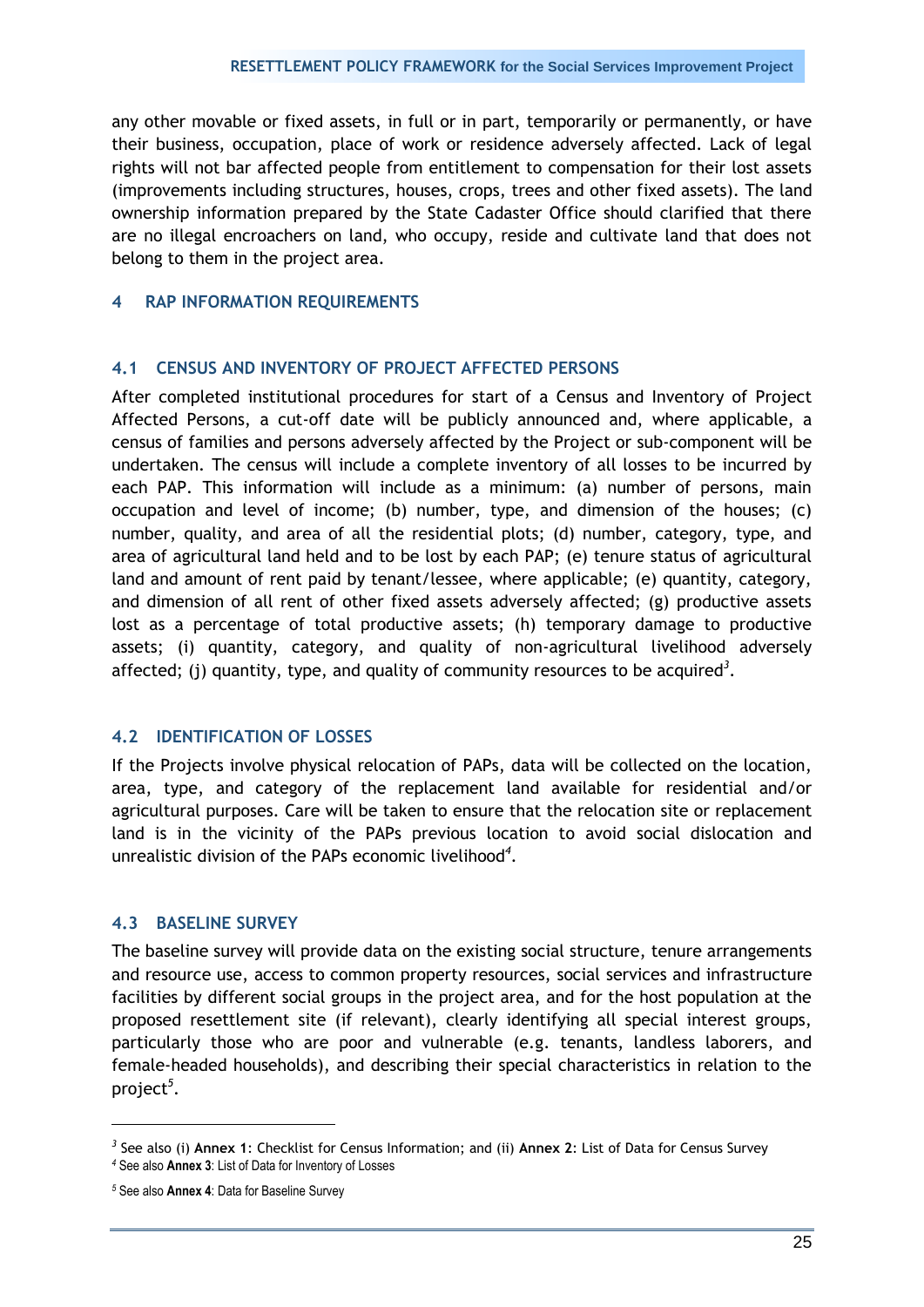#### <span id="page-25-0"></span>**4.4 COMPENSATION OFFERED**

Apart from information for the loses of the affected persons, the magnitude of impact ARAP will contain information for the compensation offered to the PAPs. Separate section of the ARAP will contain entitlement matrix with the content and compensation to be offered. This section will be updated after the consultation and negotiation with PAPs.

#### <span id="page-25-1"></span>**4.5 IMPLEMENTATION ARANGEMENTS**

RAP will have section on implementation arrangements. Ex ante in the ARAP all institutions that have a role in the process will be listed with their responsibilities and time sequencing.

### <span id="page-25-2"></span>**4.6 MONITORING AND THE BUDGET**

RAP will explain also the process how the monitoring of the process is going to be done. In the same section the approximate budget will be noted.

### <span id="page-25-4"></span><span id="page-25-3"></span>**5 IMPLEMENTATION ARRANGEMENTS**

### **5.1 RAP DEVELOPMENT AND APPROVAL PROCESS**

ARAP/RAP, as needed, will be developed by the Municipality. RAP preparation will commence immediately after a cut-off date has been declared and main activities to be undertaken include – but may not be limited to – the following:

- Identification of and consultation with PAPs;
- Census survey and inventory of losses of PAPs;
- Valuation of lost assets
- Development of compensation matrix;
- Preparation of indicative budget for implementation;

Draft RAP/ARAP will be submitted to WB for review and clearance, after which it can be disclosed by MTSP and the Municipality for public consultation. After its finalization, final RAP will be submitted to WB. When approved by WB it will be disclosed by MTSP and the municipality.

## <span id="page-25-5"></span>**5.2 RAP IMPLEMENTATION PROCESS**

## <span id="page-25-6"></span>**5.2.1 RAP IMPLEMENTATION UNIT**

A RAP Implementation Unit (RIU) within the municipality will be established to implement approved RAPs. All activities indicated in the RAP shall be covered from the municipality"s funds and be completed prior to commencing the construction activities. Municipality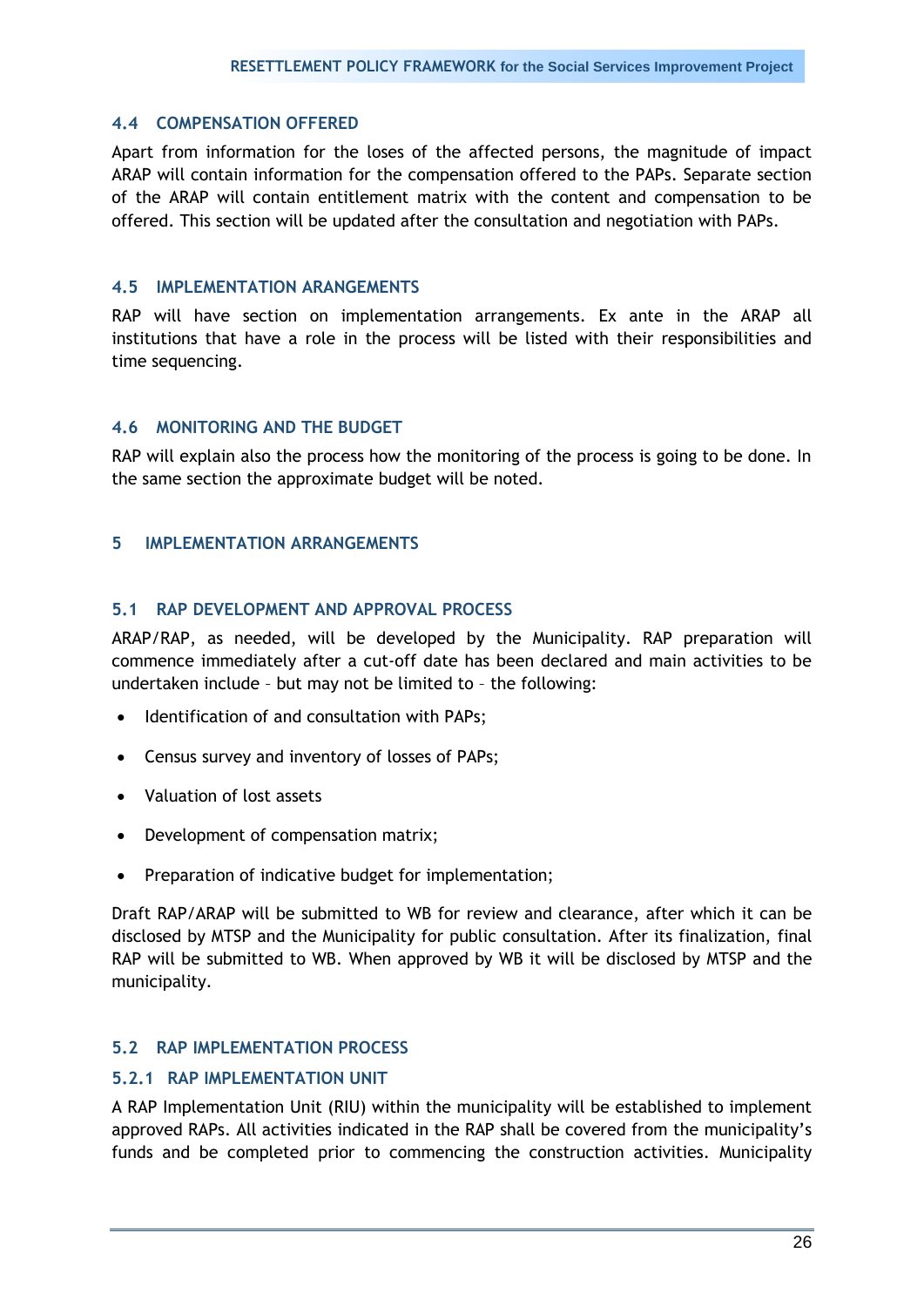Project Implementation Unit (PIU) will be responsible for preparing and implementing approved RAPs, under the supervision of the World Bank.

Major responsibilities and activities of the RIU/ PIU include - but may not be limited to the following:

- Verify the RAP census and asset inventory data on the demarcated parcel;
- Undertake cadastral and topographic surveys and ensure correction of data of measuring and inventory as required by possible design changes;
- Closely consult with PAPS and settlements representatives;
- Prepare documentation for registration of new land plots;
- Provide the public with necessary information;
- Negotiations and agreement with PAPs;
- Delivery of compensation and, as needed, implementation and supervision of rehabilitation measures. Cash compensations will be paid on bank transaction account.
- Observe grievance procedures;
- Court processing of cases where no agreement is reached;
- Expropriation proceedings through the court, as required;
- Construction of infrastructure (in case resettlement is necessary) and arrangement of relocation of PAPs;
- Prepare quarterly reports

Satisfactory completion of the RAP is a condition for any (physical) works to start.

## <span id="page-26-0"></span>**5.2.2 COMPLAINTS AND GRIEVANCES**

### **Grievance Redress Committee: Tasks and composition:**

A Grievance Redress Committee at Program level will be established to address complaints and grievances pertaining to resettlement and to pre-empt all disagreements being referred to the court. The Committee will include PIU staff, a representative of affected municipality and representatives of the local communities affected by the Project. A similar grievance redress committee composed of representatives from the PIU, local NGOs and Communities, as well as an independent expert will be convened by the PIU on a case by case basis, to address complaints and grievances pertaining to any resettlement

### **Procedure:**

Under the supervision of the MTSP, the RIU/ PIU will make every effort to achieve an amicable settlement of all identified resettlement issues under the RAP at the Project. If this attempt fails, the PAP may at his/her discretion, deposit a complaint either with the court or Grievance Redress Committee. The proposed redress procedure and mechanisms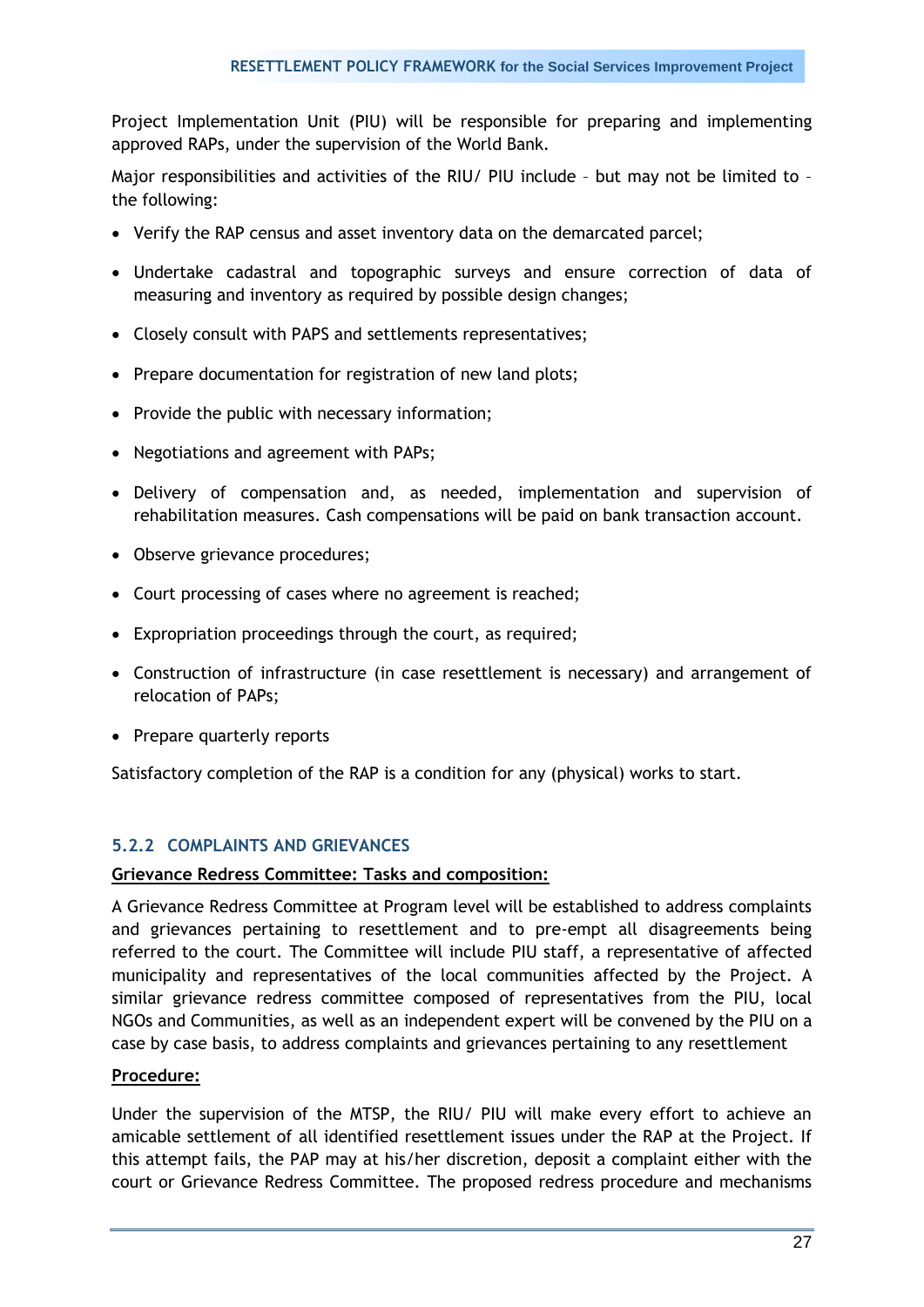will be presented to and discussed with the PAPs at the early stages of the RAP preparation process. In order to effectively collect all grievances from the potential PAPs, a specific site(s) may be designated for timely depositing and collection of all complaints. The PAPs can deposit complains orally (these shall be properly documented at the moment of depositing complain at the designated site) or in written. The response will be provided within a period of two weeks after receiving the complaint. If the case is not resolved at the level of the Grievance Redress Committee, it may be submitted by either party to the Court. Any fees required for this purpose will be paid by the municipality after verifying that the PAP is a recipient of Social Cash benefits. All other PAPs will be responsible for their own costs.

# <span id="page-27-0"></span>**5.2.3 EXPROPRIATION PROCEEDINGS**

If the RIU and the PAP fail to reach an agreement on the acquisition of private properties, the municipality will pursue the expropriation proceedings in accordance with the Expropriation Law.

# <span id="page-27-1"></span>**5.2.4 COURT**

The Court shall be the last resort for issues and concerns regarding the implementation of the RAP. In case of failure in the negotiation between the municipality and the PAP concerning the acquisition of private properties, General Attorney (on request of the municipality) with the mandate for expropriation based on existing legislations will submit to the Court a request for expropriation. Upon Court approval and following prescribed procedures, the municipality will take over the concerned property after having been given the right of Expropriator by the Court.

In cases where complaints and grievances regarding the RAP implementation and compensation are not amicably settled and mediation by the Grievance Redress Committee remains also unsuccessful, the PAP will also have the right to appeal the case to the Court as a last resort. The Courts" decision shall be final and be executed.

# <span id="page-27-2"></span>**6 MONITORING AND EVALUATION**

The main objective of implementation of RAP is to improve or at least restore the social and livelihood resources of the PAPs at their pre-project level. The process of implementation should ensure that this objective is achieved over a reasonable time with allocated resources. Therefore, monitoring of the process of updating RAP, its implementation and delivery of institutional and financial assistance to the PAPs has been designed as an integral part of the overall functioning and management of the Project. Resettlement activities in will be regularly supervised and monitored by personnel of municipality (the PIU). Municipality PIU will ensure the execution of timely monitoring of the monitoring and evaluation indicators (process, delivery and impact indicators) of land acquisition and resettlement tasks. The purpose of the monitoring and evaluation is to provide feedback to all stakeholders on progress made in view of a timely and comprehensive implementation of the RAP and to identify problems as early as possible to facilitate well-timed adjustment of implementation arrangements. The objectives are to: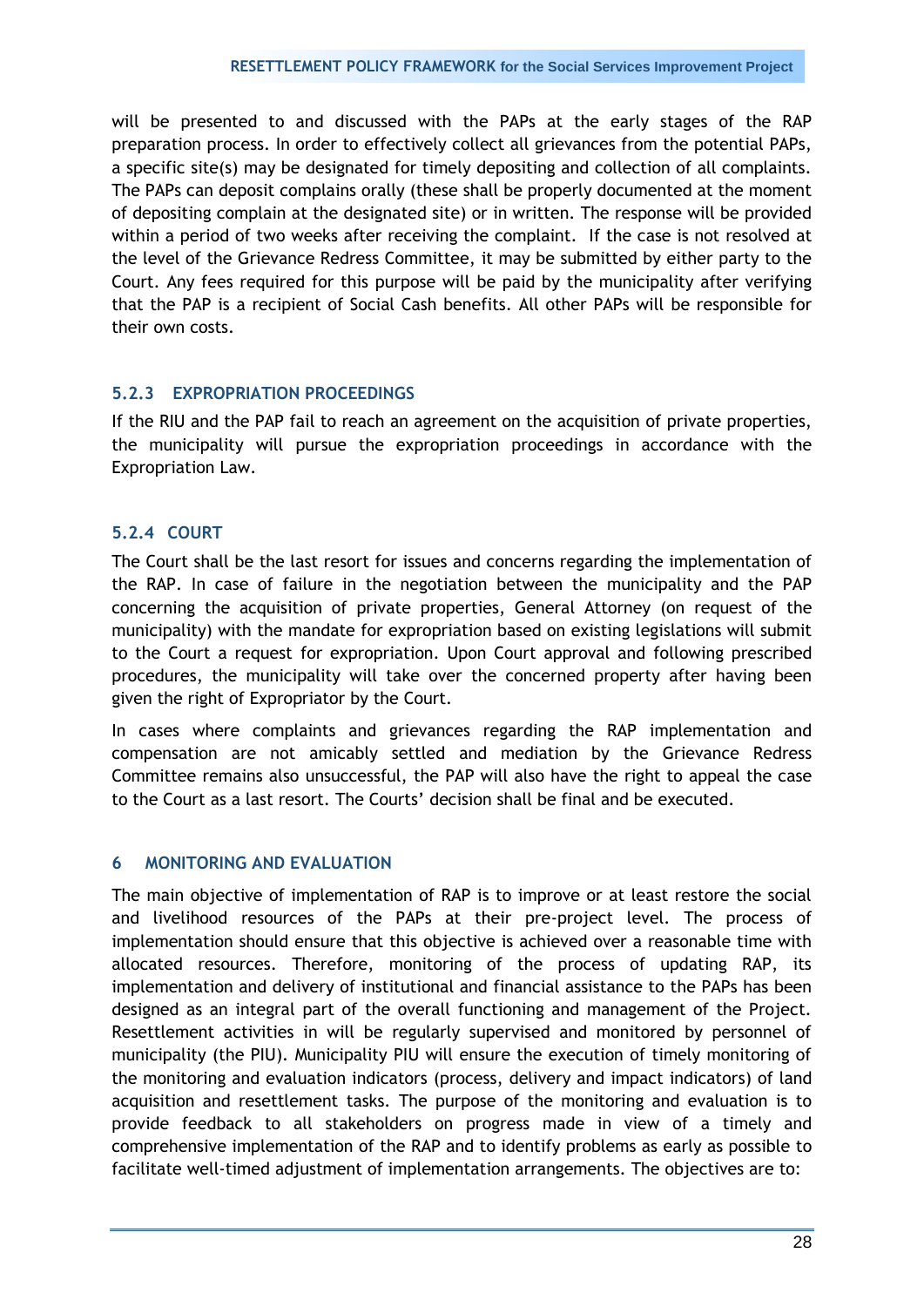a) Ensure that the standard of living of PAPs are restored or improved;

b) Ascertain whether activities are in progress as per schedule and the timelines are being met;

c) Assess whether the compensation, rehabilitation measures are sufficient;

d) Identify problems or potential issues; and

e) Identify methods to rapidly mitigate problems.

As a condition of appraisal of sub-projects involving resettlement, the beneficiary local government provides the World Bank through PIU with the relevant draft resettlement instrument which conforms to this policy and makes it available at a place accessible to displaced persons and local NGOs, in a form, manner, and language that are understandable to them. Once the Bank accepts this instrument as providing an adequate basis for project appraisal, the Bank makes it available to the public through its InfoShop. After the Bank has approved the final resettlement instrument, the Bank and the borrower, together with beneficiary, will disclose it again in the same manner.

The borrower's obligations to carry out the resettlement instrument and to keep the Bank informed of implementation progress are provided for in the legal agreements for the project.

The borrower is responsible for adequate monitoring and evaluation of the activities set forth in the resettlement instrument. The Bank regularly supervises resettlement implementation to determine compliance with the resettlement instrument. Upon completion of the project, the borrower undertakes an assessment to determine whether the objectives of the resettlement instrument have been achieved. The assessment takes into account the baseline conditions and the results of resettlement monitoring. If the assessment reveals that these objectives may not be realized, the borrower should propose follow-up measures that may serve as the basis for continued Bank supervision, as the Bank deems appropriate.

<span id="page-28-0"></span>Monitoring process will be conducted in two phases: internal and external.

## **6.1 INTERNAL MONITORING**

Internal monitoring will be carried out routinely by PIU either directly or through the Local Resettlement Consultant. The results will be communicated to WB through the established semi-annual report whereby there will be a section on reporting progress of resettlement/land acquisition cases. Specific monitoring benchmarks will be:

- Information campaign and consultation with PAPs;
- Status of land acquisition and payments on land compensation;
- Compensation for affected structures and other assets;
- Relocation of PAPs;
- Payments for loss of income;
- Selection and distribution of replacement land areas:
- Income restoration activities, and
- Grievances and their resolution.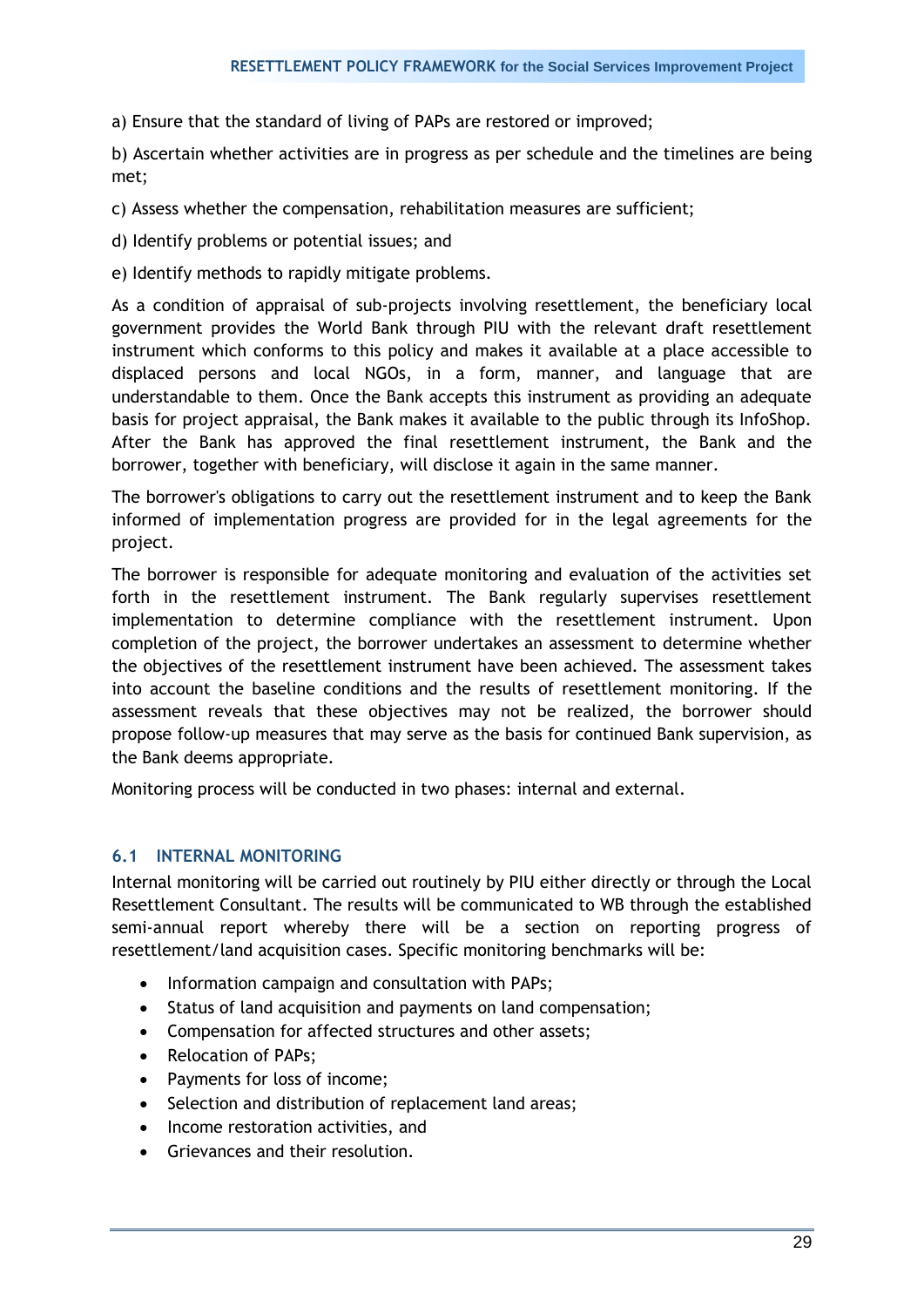The above information will be collected by PIU through local governments which are responsible for monitoring the day-today resettlement activities of the sub-project through the following instruments:

- Review of census information for all PAPs;
- Consultation and informal interviews with PAPs;
- In-depth case studies:
- Sample survey of PAPs:
- Key informant interviews; and
- Community public meetings.

Reporting on internal monitoring will be carried out semiannually by PIU and at the end of each RAP completion, a RAP completion report will be submitted to World Bank. Internal monitoring and supervision will:

- Verify that the census of all PAPs has been carried out;
- Verify that the RAP and baseline survey (as appropriate) has been prepared for Project;
- Verify that property valuation and resettlement has been carried out in accordance with the provisions of this RPF and the respective RAP;
- Oversee that all resettlement measures are implemented as approved;
- Ensure that funds for implementing resettlement activities are provided in a timely manner, are sufficient for their purposes, and are spent in accordance with the provisions of this RPF and the respective RAP.

### <span id="page-29-0"></span>**6.2 EXTERNAL MONITORING**

The World Bank will perform external monitoring from time to time. In addition, to verifying the reports generated by internal monitoring, external monitoring will:

- Evaluate the social and economic impact of resettlement on the PAPs;
- Verify if the objective of enhancement or at least restoration of income levels and standards of living of the PAPs has been met; and
- As needed, provide suggestions for improvement of resettlement implementation to ensure achievement of the principles and objectives set forth in this RPF and respective RAPs.

The following are main indicators for the investigations to be carried out in this external monitoring phase:

- Socio-economic conditions of the APs after project implementation;
- Communications and reactions from APs on entitlements, compensation, options, alternative developments and relocation timetables etc.;
- Changes in housing and income levels;
- Socio-economic conditions of Informal land owners;
- Effectiveness of property valuation for rehabilitation purposes;
- **•** Effectiveness of Grievance procedures;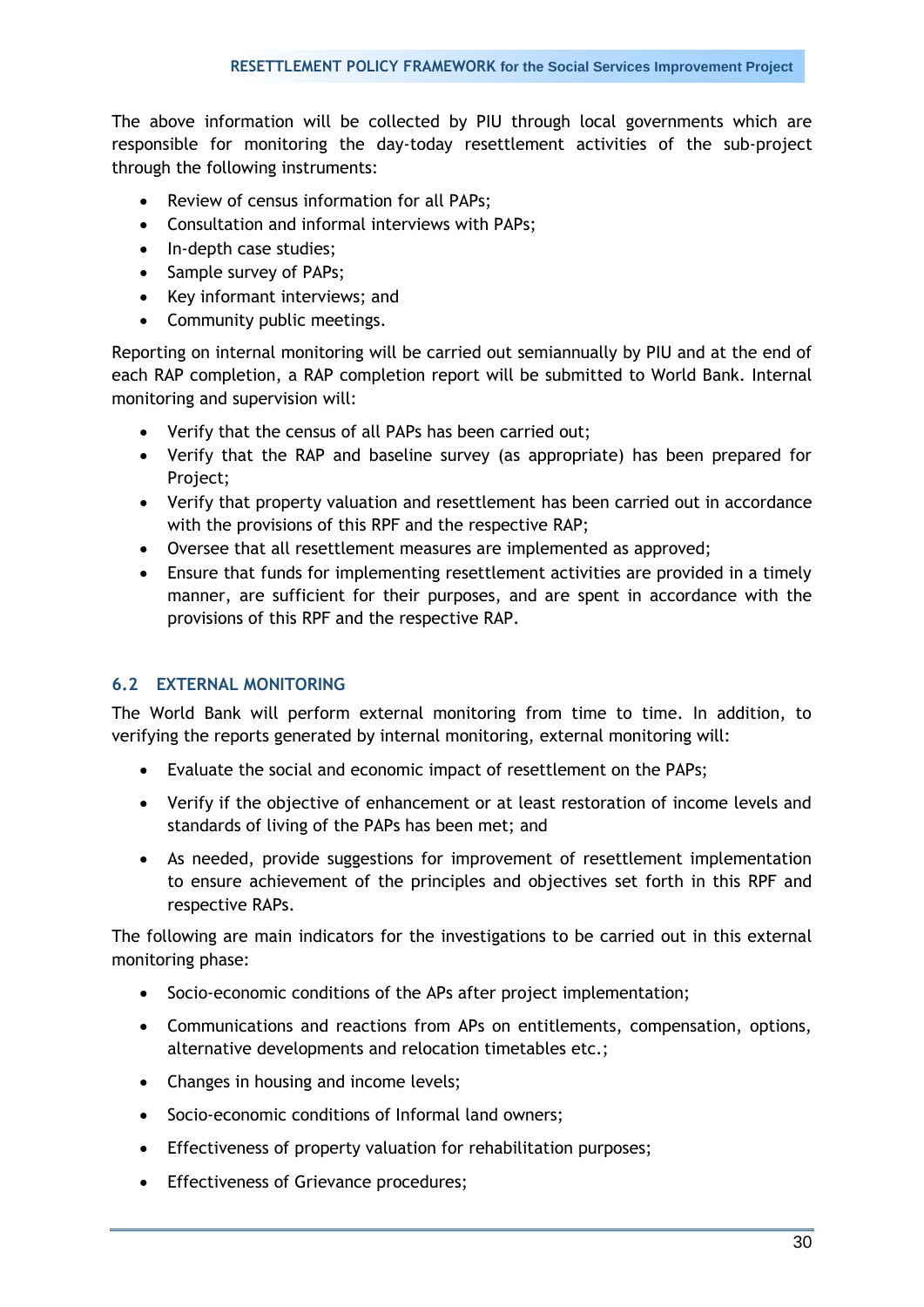- Level of satisfaction of APs in the post resettlement period.
- Level of income of APs after implementation of livelihood restoration measures

## <span id="page-30-0"></span>**7 PAP'S PARTICIPATION**

As indicated in the above sections, PAPs will participate throughout the development and implementation process of resettlement activities and in the land acquisition process. They will be consulted by the municipality and the RIU and will be invited to participate in public meetings held by municipality in the early stages of the process, as indicated above. The PAPs will be provided with reliable information on the project, its impacts and the proposed mitigation strategies and economic rehabilitation activities. The information made public and provided to each affected household will also include cut-off dates for each sub-project, eligibility criteria and entitlements, modalities of compensation, complaints and grievance redress procedures. The affected parties will be provided with an opportunity of presenting their ideas and suggestions as inputs into the planning and implementation of the resettlement activities. These will be achieved through a series of participatory exercises and focused discussions with the PAPs, thus ensuring that the affected parties have a stake in the outcomes of the process.

PAPs will be also involved in the committees to be established, which will ensure their participation in the decision-making process in various stages of the RAP process: preparation and implementation.

After completion of RAP, a brief survey will be undertaken by the RIU amongst PAPs to assess their satisfaction with the process and results of the RAP.

## <span id="page-30-1"></span>**8 COSTS AND BUDGETS**

Based on the completed RAP, municipality will submit to the World Bank a detailed cost of resettlement, with a breakdown by agricultural land, residential land, houses, other assets, and livelihood to be affected. The cost estimates will make adequate provision for monitoring and supervision and for contingencies. All costs for resettlement will be funded through municipality funds.

All RAP preparation and implementation costs, including cost of compensation and LAR administration, will be considered an integral part of Project cost and will be contributed as a section indicating (i) unit compensation rates for all affected items and allowances, (ii) methodology followed for the computation of unit compensation rates, and (iii) a cost table for all compensation expenses including administrative costs and contingencies.

Costs for external monitoring tasks and for the preparation of surveys and RAPs can be allocated under the loan.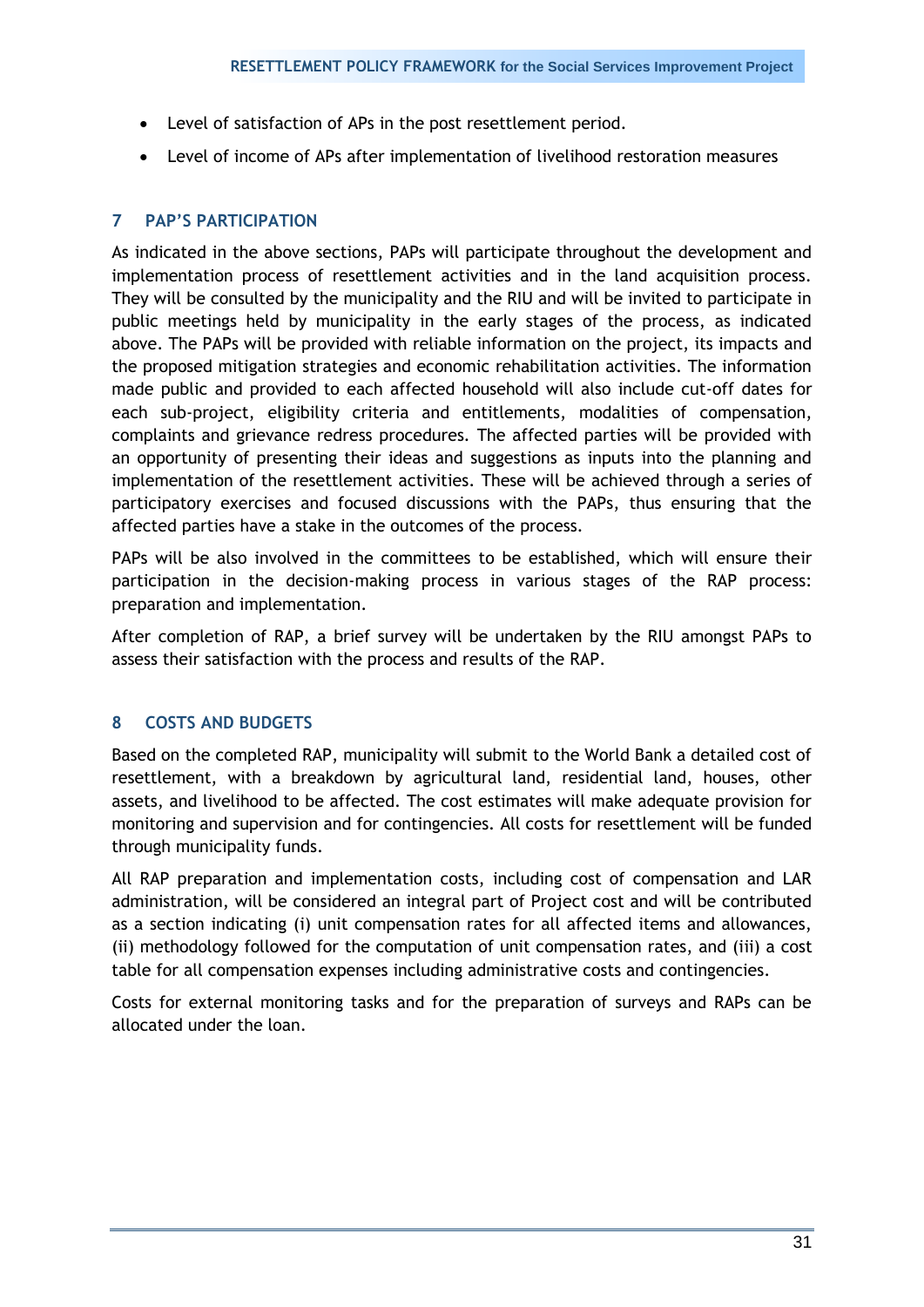#### <span id="page-31-1"></span><span id="page-31-0"></span>**ANNEXES**

#### **ANNEX 1: CHECKLIST FOR CENSUS INFORMATION**

**Persons:**

- Aggregate number of individuals and households in each affected category;
- Age, gender, occupation of every individual.

#### **Property:**

Personal property including details of ownership of

- structures: houses, farm buildings, shops, industrial structures, grain drying area, latrines;
- land and type: irrigated or non-irrigated, woodlots, grassland, wasteland, etc.;
- description and estimate of the value of standing crops on land;
- other: livestock, wells, trees.

#### **Public and common property:**

- land: village common lands, gathering and foraging areas, fishing areas, etc;.
- structures and facilities: schools, health facilities, burial grounds, temples, community centers, public transport, banks, co-ops;
- infrastructure: drinking and other water systems, access and internal roads, electricity and other power sources;

#### **PAP incomes from other sources, including:**

- farm-based income;
- off-farm labor;
- informal sector activities.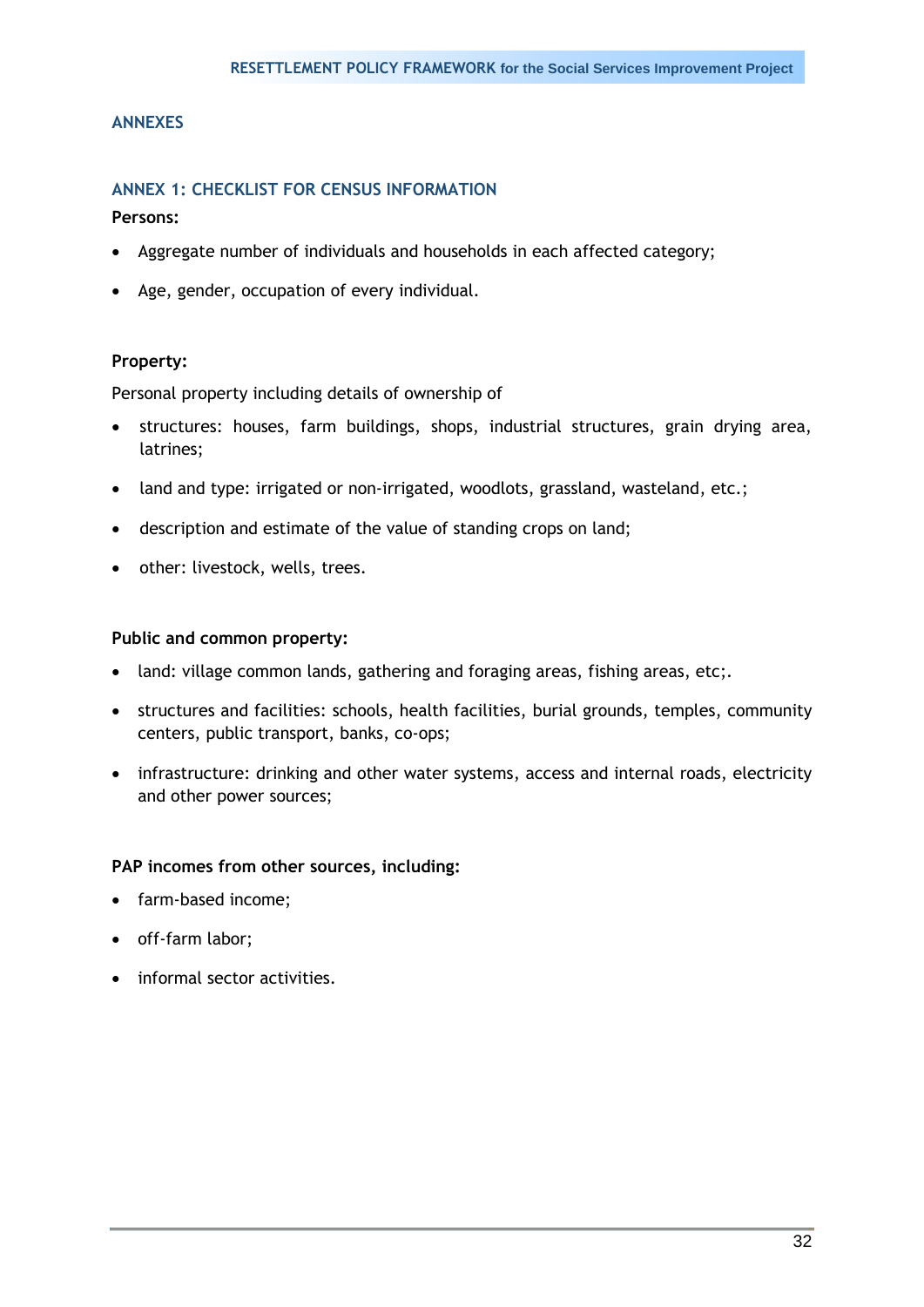## <span id="page-32-0"></span>**ANNEX 2: LIST OF DATA FOR CENSUS SURVEY**

## **1. Background Information**

- (a) Questionnaire code and date of survey
- (b) Name of interviewer
- (c) Name of province, district and village/hamlet

## **2. Household Census**

- (a) Name of household head and all household members
- (b) Relationship of household members to the household head
- (c) Age and sex of each household member
- (d) Information on ethnicity
- (e) Education level of each member
- (f) Primary occupation and monthly income of each member
- (g) Incomes from secondary sources for each member
- (h) Location of job or businesses as the case may be
- (i) Length of stay on present location

### **3. Tenure Status**

- (a) Category of land
- (b) Type of land ownership and the name of the owner/HH member
- (c) Type of document possessed to certify ownership type
- (d) If not owned, name and address of owner
- (e) If informal use right, type of agreement
- (f) Number of years used
- (g) Rent per month paid by tenant
- (h) Deposits made by lessee

*Note:* In case census and inventory are conducted as separate exercises, some information on land use, affected structures and other fixed assets, and affected businesses should also be collected as part of census surveys.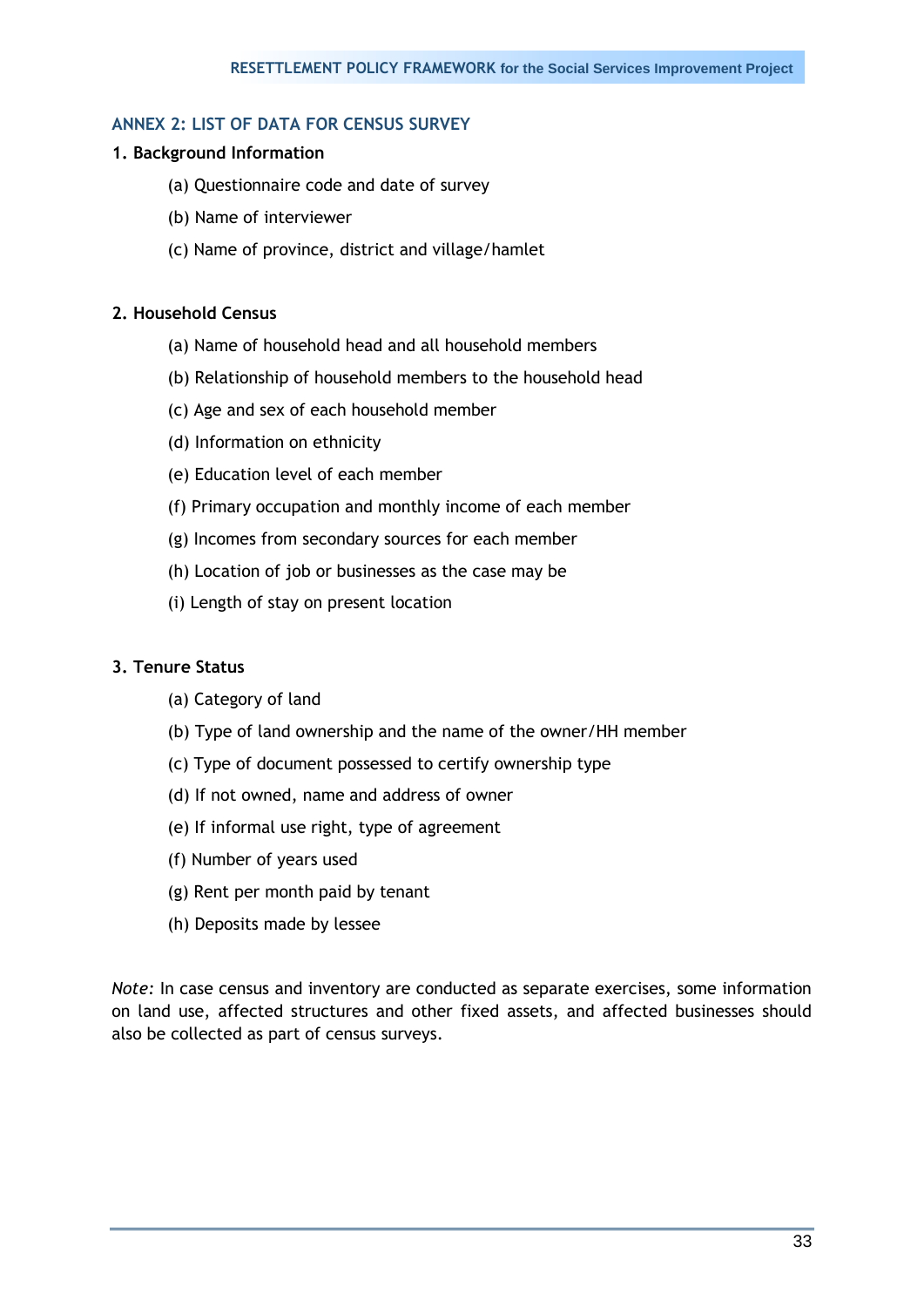## <span id="page-33-0"></span>**ANNEX 3: LIST OF DATA FOR INVENTORY OF LOSSES**

#### **1. Land Use**

- a. Existing use of land
- b. Areas under different land usages, where applicable
- c. Total and affected area of land with breakdown by usages, if applicable
- d. Estimate whether the remaining area is viable for continued use
- e. Total area of land by type for compensation purposes

#### **2. Structures**

- a. Type of structure
- b. Number of floors
- c. Area by floor
- d. Name of owner of structure
- e. Year of construction
- f. Whether permit obtained for structure
- g. Use of structure and areas by usages, if applicable
- h. Description of building material used for roof, walls and floors by surface areas
- i. Type of foundation
- j. Description of any special features of structure
- k. Utility connections (electric meter, water supply, etc.)
- I. Charges paid for utility connections
- m. Affected area of structure
- n. Estimate whether the remaining structure is viable for continued use
- o. Total area of building for compensation purposes

#### **3. Other Structures**

- a. Types of structures (wells, boundary wall, fence, warehouse, etc.)
- b. Area of fish pond affected
- c. Average household income from fish pond
- d. Description of areas and construction material of affected structures
- e. Use of other structures

### **4. Agricultural Products**

- a. Type of crops affected
- b. Owner of affected crops
- c. Total yearly production of crop on affected land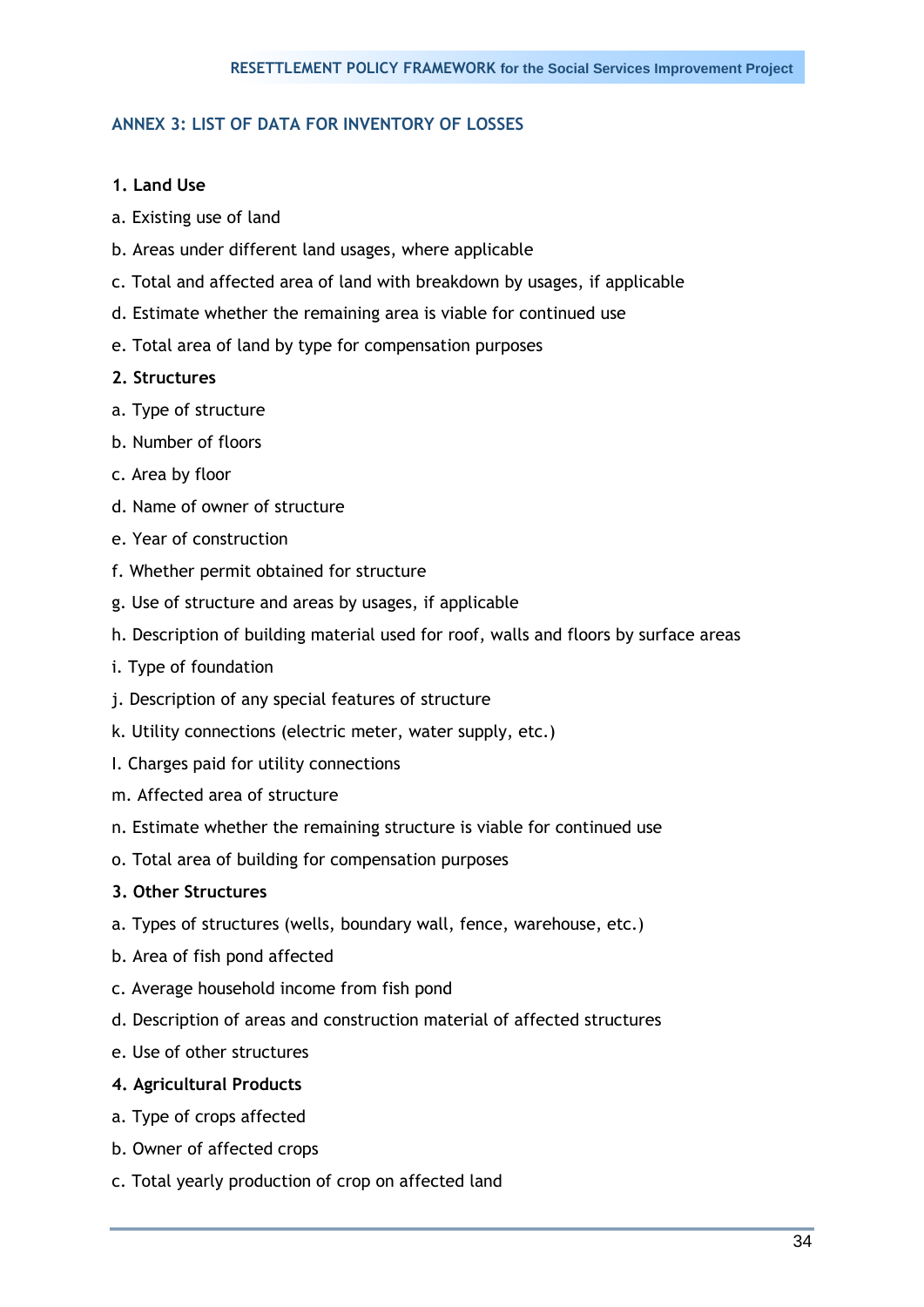- d. Average yield of crop
- e. Any products that are sold at the market
- f. Number of employees/labor used for crop production
- g. Average value of crop
- h. Average yearly household income from agriculture

#### **5. Trees**

- a. Number and types of affected trees
- b. Age of tress
- c. Name of owner of trees
- d. Average yield of fruit bearing trees
- e. Average yearly income from fruit trees

#### **6. Business**

- a. Type of business affected
- b. Name of owner of business
- c. Registration/permit number of business (check document)
- d. Total yearly household income from business
- e. Average operating expenditure of business
- f. Number of employees in business
- g. Number of permanent and temporary employees
- h. Average income and profit as reported for income tax (check document)
- i. Whether the business needs to be relocated

## **7. Affected Public Utilities and Facilities**

- a. Description of affected community infrastructure
- b. Description of affected facilities by area & building material used
- c. Estimated number of population adversely affected by the facilities/infrastructure

## **8. Preference for Relocation**

- a. Whether there is a need for relocation or reorganization
- b. Preferred mode of compensation (cash or kind) for land
- c. Preferred mode of compensation for structure
- d. Preferred type of assistance for income rehabilitation